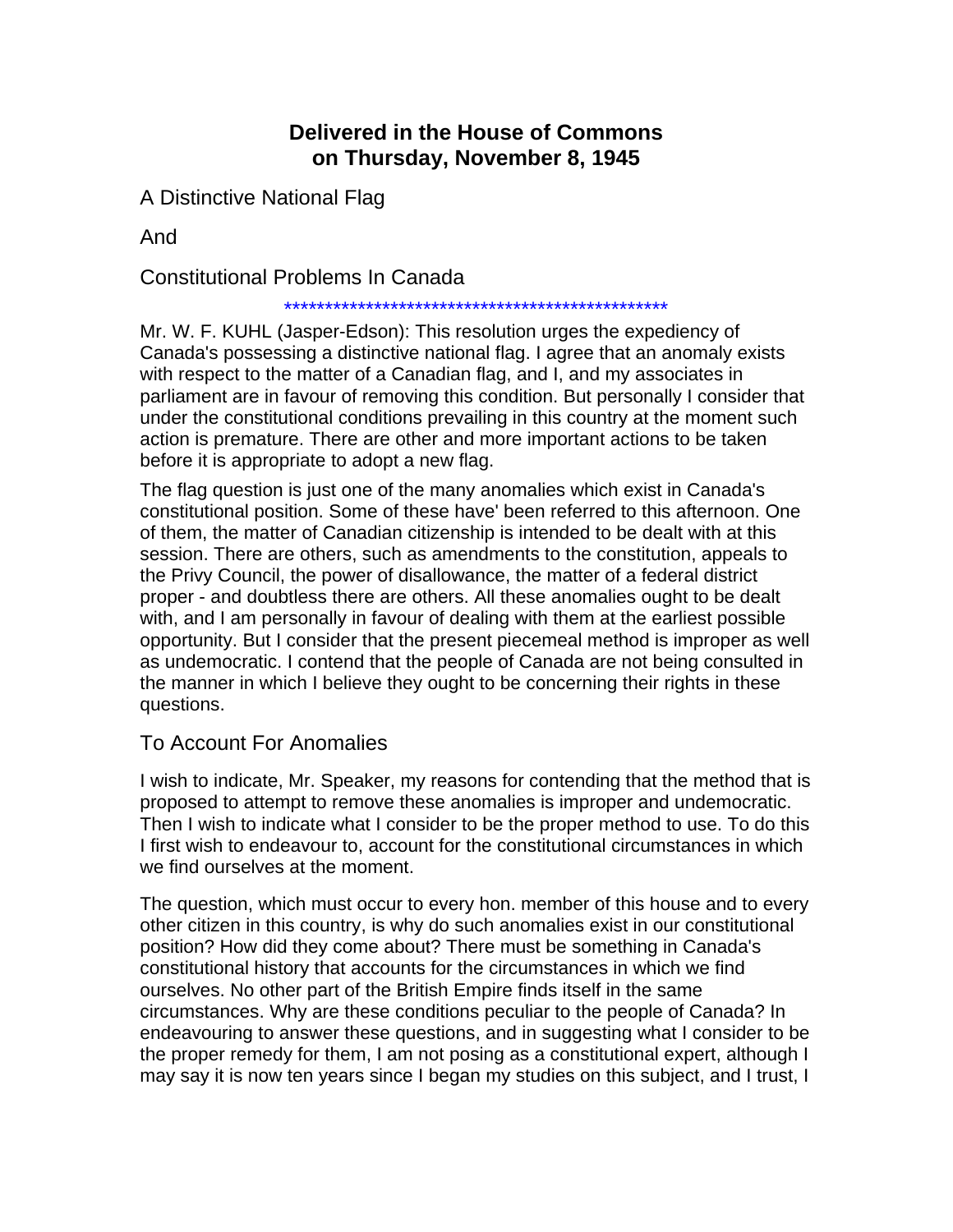shall not be considered presumptuous in claiming to have added a little to my knowledge in that time.

The matters, which I wish to discuss, are those with which every public school child in the seventh and eighth grades, every high school student, and certainly every voter, should be thoroughly familiar. Every citizen in the land should know by what authority we do things in this country. On several occasions during the past two parliaments I have argued the case I am about to introduce, but very little attention was paid to my statements either in the house or out of it. On this occasion I intend to be heard, and if not, I demand to know the reason why. I consider that the situation which I shall discuss is of such importance that a reply or a comment should certainly be forthcoming from the Acting Prime Minister (Mr. Ilsley) the Minister of Justice (Mr. St. Lauremt), and for that matter, from all hon. members of the house. I and the people who have sent me here have a right to know whether there is, or is not, a basis in fact for my contentions, and if there is, they have the right to know what is going to be done about it.

### Submit Reasoned Argument

I propose to make a reasoned argument supported by the best evidence I have been able to secure. If my argument is to be controverted, I demand that it be met with a reasoned argument and not with personal abuse and statements, which are wholly irrelevant. I expect a more intelligent criticism of my argument than was exhibited by a certain hon. member when I discussed this subject in a previous parliament. In Hansard of April 8, 1938, at page 2183, this little exchange took place between the hon. member and myself for Selkirk, Mr. Thorson:

Mr. Thorson: Would the hon. member indicate where he gets these queer ideas?

Mr. MacNicol: He has queer ideas of his own.

Mr. Kuhl: I continue:

Mr. Kuhl: I placed on Hansard on February 10 a clear outline of the reasons for my statement. If the hon. member wishes to refute any of the facts or arguments, which I placed before the house, I shall be pleased to hear the refutation.

### Mr. Thorson: Why battle against windmills?

Mr. Kuhl: I submit that the subject matter and the arguments which I presented on that occasion were worthy of more intelligent criticism than was exhibited by that hon. gentleman. I have long ago learned that when an individual has a weak argument, or no argument at a1l, he usually resorts to personal abuse of his opponent. If hon. members have not a better argument to make than Mr. Thorson made on that occasion, I suggest that they hold their peace.

In submitting my argument, Mr. Speaker, I wish to assure you that I am actuated by the highest possible motives. We proudly proclaim our faith in democracy; we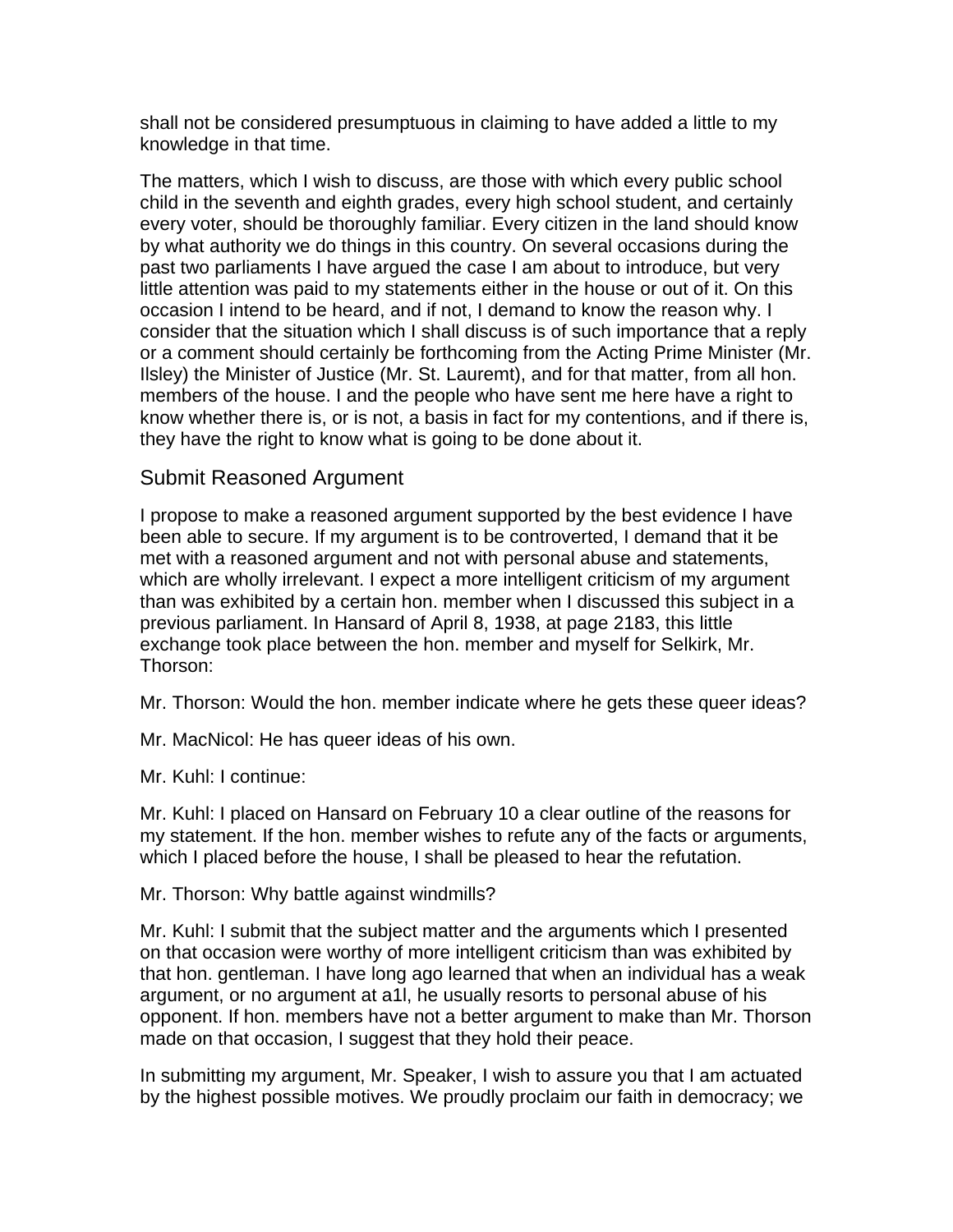proclaim it from the housetops. I wish to urge that we practice what we preach. Let us demonstrate democracy instead of merely paying lip service to it.

It is my desire to see the people of Canada consulted where their fundamental rights are concerned. I wish to see government of the people by the people. These are the motives, which actuate me in what I have to say on this resolution.

In presenting the special case I am about to discuss I am not necessarily speaking as a member of the Social Credit group; I am speaking as a native of Canada. The matters on which I am to speak are of fundamental concern to every citizen of Canada regardless of his or her political persuasion. They are among the most serious matters upon which a citizen can be called to think; they are the bedrock considerations of human government.

### Basic Premises

In order to endeavour to account for the contradictions in Canada's constitutional position and to suggest a remedy therefor, I wish to lay down some fundamental premises on which I shall base my entire argument. Locke is credited with saying:

*"Men being by nature all free, equal, and independent, no one can be put out of this estate and subjected to the power of another without his consent. The only way whereby anyone divests himself of his natural liberty and puts on the bonds of civil society is by agreeing with other men to join and unite into a community."*

Jefferson, in the declaration of independence states:

*"We hold these truths to be self-evident: that all men arc created equal; that they are endowed by their Creator with certain inalienable rights: that among these are life, liberty and the pursuit of happiness; that to secure these rights governments are instituted among men, deriving their just powers from the consent of the governed."*

### Federal Union Defined

In addition to that promise, I wish to indicate the definition of a federal union. What is a federal union? Bouvier in his law dictionary defines "federal government" as:

### *"A union or confederation of sovereign states, created either by treaty, or by the mutual adoption of a federal constitution."*

Doctor Olivier, joint law clerk of the House of Commons, on page 85 of the report of the special committee on the British North America Act, said:

*"A confederation is a union of independent and sovereign states bound together by a pact or a treaty for the observance of certain conditions dependent upon the unanimous consent of the contracting parties, who are free to withdraw from the union."*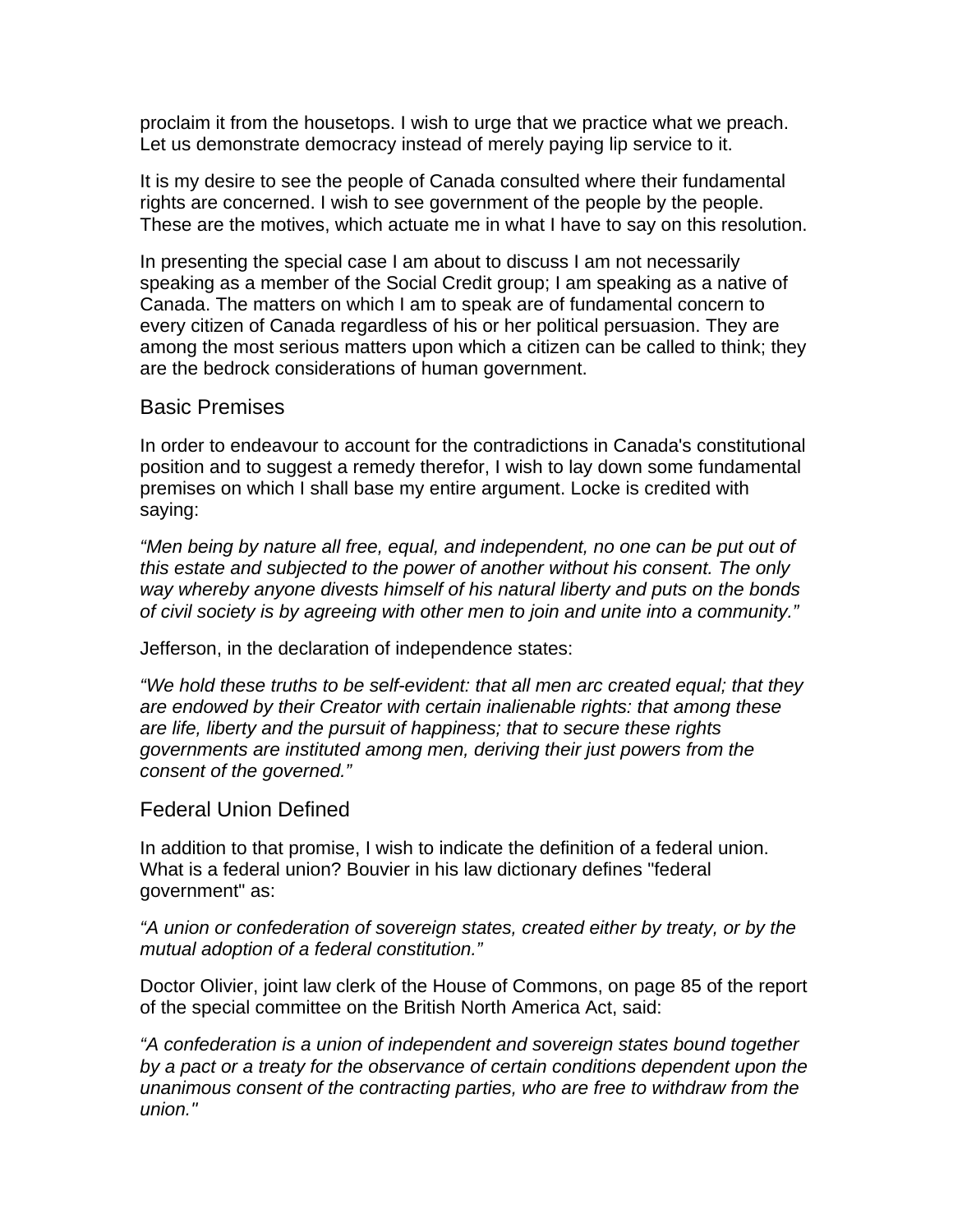A. P. Newton, in his book entitled "Federal and Unified Constitutions," at page 5 says:

"*A federal state is a perpetual union of several sovereign states based first upon a treaty between those states or upon some historical status common to them all, and secondly upon a federal constitution accepted by their citizens."*

Two points stand out prominently in these definitions. The first is that the states, which form the union, must be sovereign, free and independent before they federate; the second, that the federal constitution, which forms the basis of the union, must be accepted by the citizens of the federating states. I think it worthwhile in this connection to point out that when the states of Australia federated, the people of Australia were provided with two opportunities of voting on their constitution. I should like to quote a paragraph from a history of the Australian constitution by Quick and Garran. This paragraph is on the meaning of the words "have agreed" in the constitution, and it states:

*"These words make distinct and emphatic reference to the consensus of the people arrived at through the procedure, in its various successive stages, prescribed by the substantially similar enabling acts adopted by the legislatures of the concurring colonies. In four of the colonies acts were passed enabling the people to take part in the framing and the acceptance or rejection of a federal constitution for Australia. Through those acts the people agreed, first to send representatives to a federal convention charged with duty of framing for Australia a federal constitution under the Crown in the form of a bill for enactment by the Imperial Parliament, and, secondly, they agreed to pronounce their judgment upon the constitution at a referendum, which in each colony was arranged to follow the convention. In all the colonies, the constitution was eventually referred to the people. At this referendum, each voter was eligible to vote by ballot "yes" or "no" on the question asked on the ballot paper, "Are you in favour of the proposed federal constitution?"*

In this manner, there was, in four colonies, a popular initiative and finally in all the colonies a popular ratification of the constitution, which is thus legally the work, as it will be for all time, the heritage of the Australian people. This democratic method of establishing a new form of government may be contrasted with the circumstances and conditions under which other federal constitutions became law.

### Federal Union Desired In 1867

Now I should like to ask a few questions concerning our position in Canada. Did the provinces of Canada desire federal union? The Quebec resolutions, the London resolutions, and the draft of the bill by the London delegates all indicate that the provinces of Canada desired federal union. The preamble to the Quebec resolutions reads: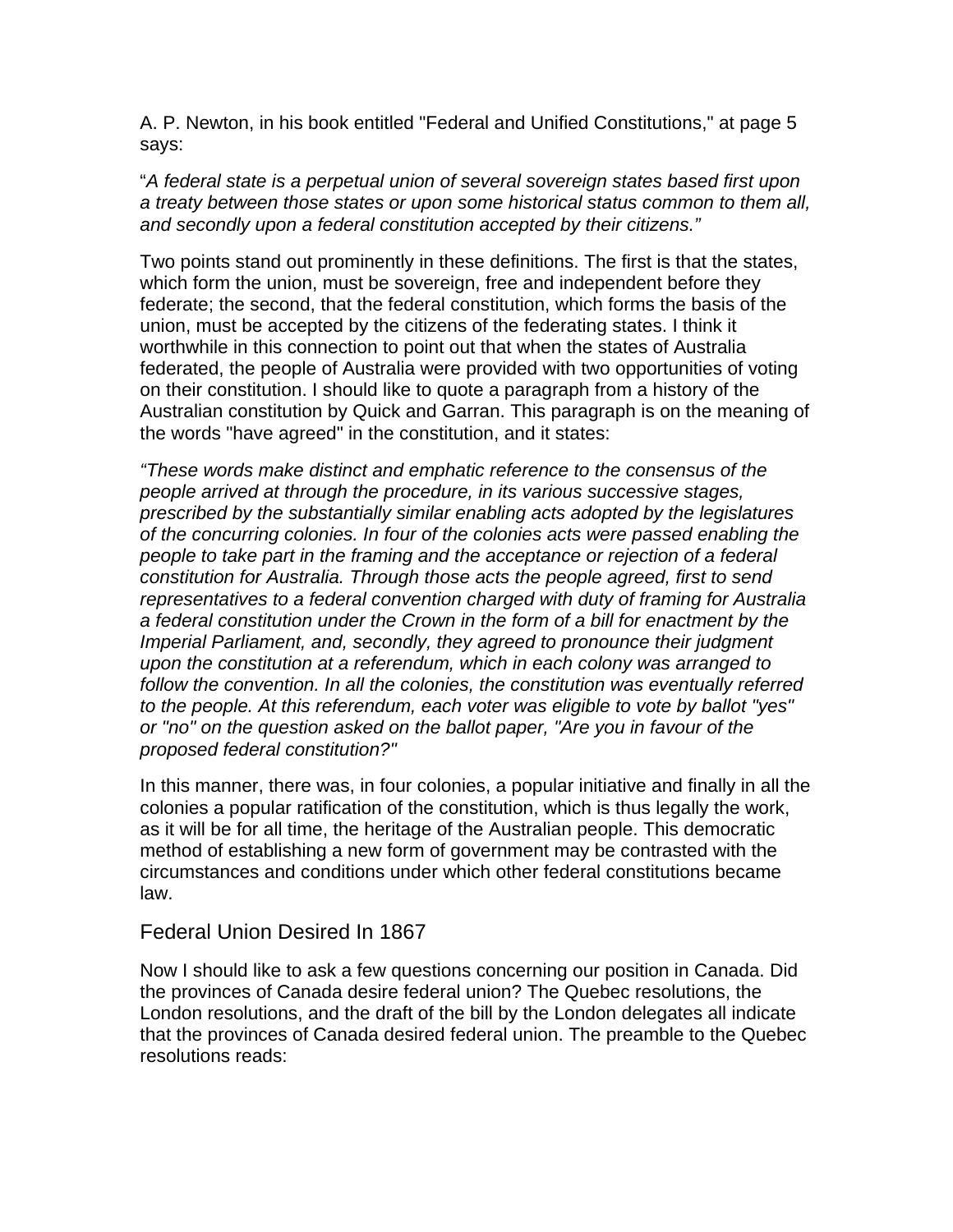*"The best interests and present and future prosperity of British North America will be promoted by a federal union under the Crown."*

Clause 70 of the Quebec resolutions indicates that whatever agreement was arrived at by the delegates would be submitted to the provinces for their approval. It reads:

*"The sanction of the imperial and local parliaments shall be sought for the union of the provinces, on the principles adopted by the conference."*

Furthermore, a bill drafted in London by the Canadian delegates contains the same preamble that appears in the Quebec resolutions, and this draft bill also contains a repealing clause which hon. members can find on page 179 of Pope's "Confederation Documents". It reads:

*"From and after the union, all acts and parts of acts passed by the Parliament of Great Britain, the Parliament of the United Kingdom of Great Britain and Ireland, the Legislature of Upper Canada, the Legislature of Lower Canada, the Legislature of Canada, the Legislature of Nova Scotia, or the Legislature of New Brunswick, which are repugnant to or inconsistent with the provisions of this act shall be and the same are hereby repealed."*

### Canada Not Federated Under B.N.A. Act

The next question is: Did Canada become a federal union under the British North America Act. I submit that the manner in which the bill was drafted and the manner in which it was enacted throw much light on the answer to this question. The law officers of the Crown attached to the colonial office drafted the act. Lord Carnarvon, Secretary of State for the colonies was the chairman of the conference. Sir Frederick Rogers, Under-secretary for the colonies, in Lord Blachford's Letters, is quoted as saying at page 301:

*"They held many meetings at which I was always present. Lord Carnarvon was in the chair, and I was rather disappointed in his power of presidency."*

In reading accounts of the times, it is quite obvious that the bill, which was drafted by the colonial office, seems to have prevailed over that which was drafted by the delegate from Canada. The title and preamble of the bill drafted by the Colonial Office read:

*"The union of the British North American colonies, and for the government of the united colony. Whereas the union of the British North American colonies for the purposes of government and legislation would he attended with great benefits to the colonies and be conducive to the interests of the United Kingdom; -"*

That is the preamble of the draft bill submitted by the colonial office, whereas the preamble of the bill drafted by the Canadian delegates read: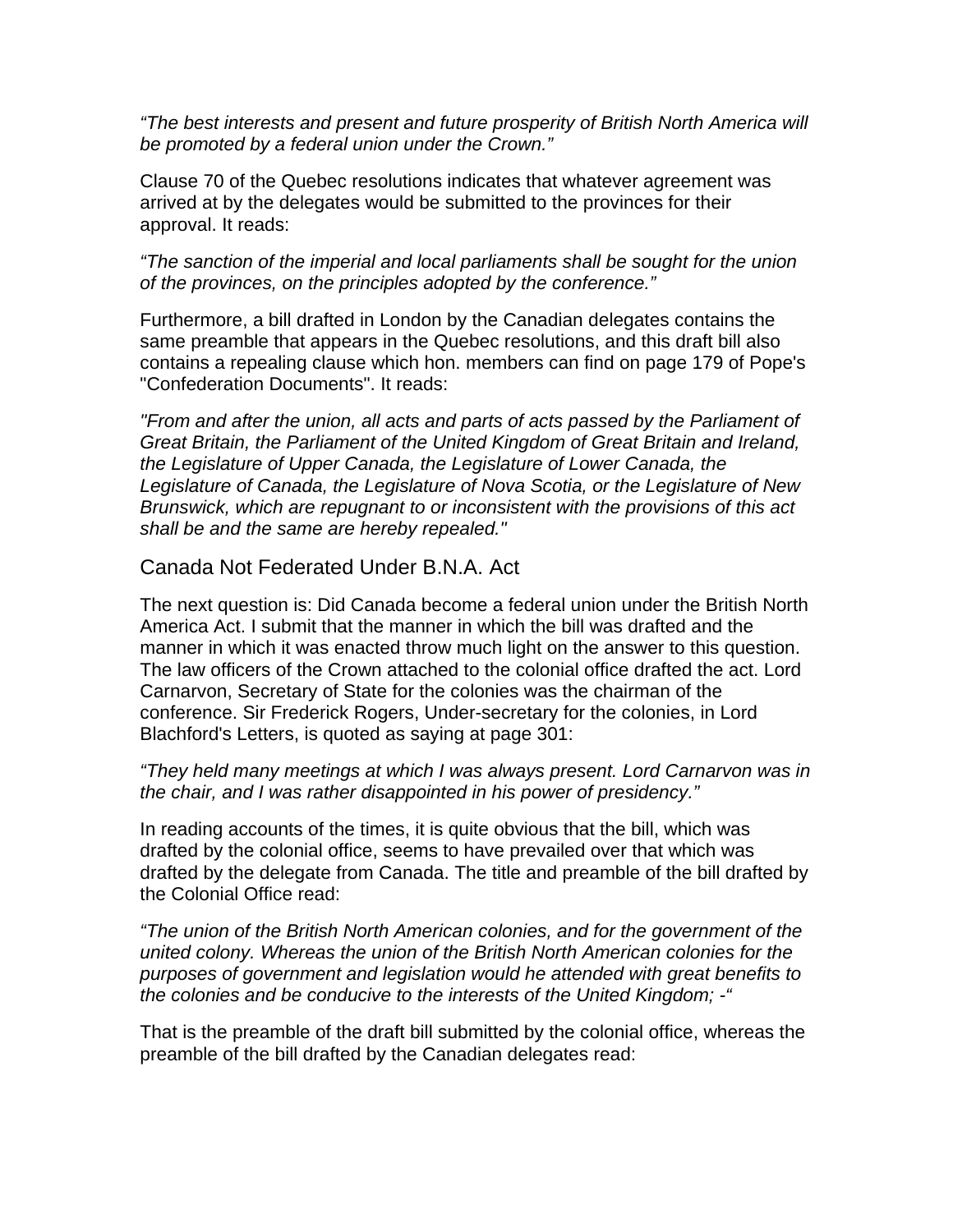*"Whereas the provinces of Canada, Nova Scotia and New Brunswick have expressed their desire to form a federal union under the British Crown for the purpose of government and legislation, based upon the principles of the British constitution;"*

I submit, Mr. Speaker, no evidence is to be found to show that the preamble, which we find in the printed copies of the British North America Act in Canada, was either discussed or proven in the British Parliament. This preamble reads:

*"Whereas the provinces of Canada, Nova Scotia and New Brunswick have expressed there desire to be federally united into one dominion-"*

Lord Carnarvon, who introduced the bill on February 19, 1867, used these words as reported at page 559 of the British Hansard:

*"The bill opens by reciting the desire of the several provinces to be federally united."*

Furthermore Lord Campbell, speaking to the bill on February 26 of the same year, is reported at page 1012 of the British Hansard as having said:

*"The bill is founded, I believe, on what is termed the Quebec scheme of 1864. When the resolution, which alone engages the Nova Scotian Parliament, was in debate, its whole tenor, as our papers show, were against that project. The leader of the government was understood distinctly to renounce it. Our rights indeed may be imperfect upon this part of the subject, and I will not dwell upon it. But one thing is clear the preamble of the resolution comes before us in full and perfect authenticity. The preamble lays down the expediency of confederating British North America."*

I submit it should be evident from these quotations that the preamble, which was discussed, was that to be found in the Quebec resolutions, not the one we find in the printed copies of the British North America Act in Canada.

A pertinent question to ask at this point would be: When was the present preamble placed in the British North America Act? Why was it not discussed in the British Parliament, and, furthermore, what is the significance of an act bearing a preamble which was not even discussed, let alone proven? Another point of significance in connection with this, I believe, is the undue haste with which the bill was passed through the Imperial Parliament. When second reading was called for, the bill was not even printed. At page 1090 of British Hansard for February 27, 1867, we find these words:

Mr. Hatfield said he rose to ask the government why it was the second reading of this bill had been fixed for to-morrow. It was one, which affected 4,000,000 of people, and upon, which great doubts and differences of opinion were entertained. It was not yet printed and was of so important a character that he thought some little time ought to elapse after it was in the hands of the members before it was introduced in order that some little consultation should take place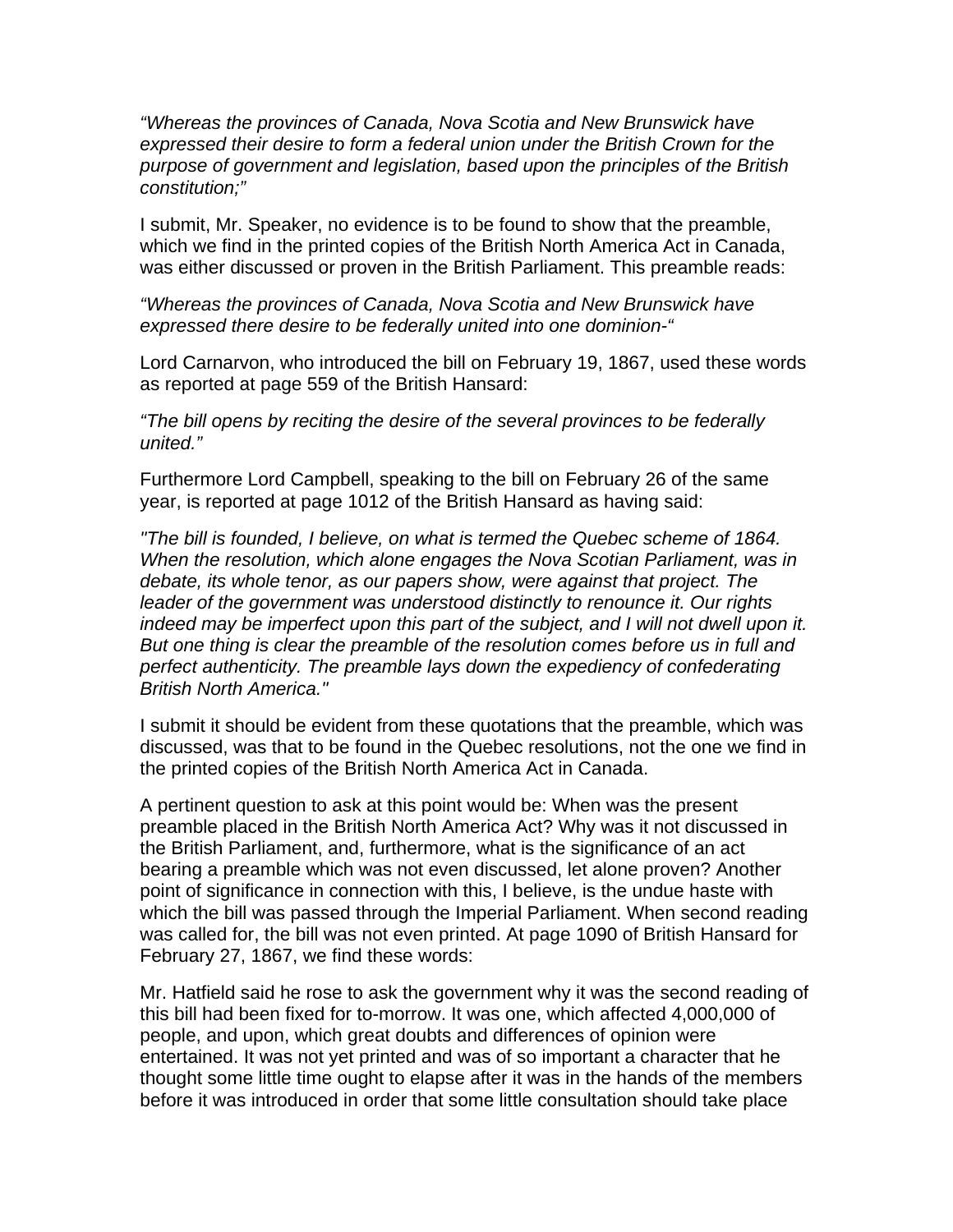upon it. He was not at all sure that he should be opposed to it, but he certainly required more time to consider it.

Later, on page 1195, on February 28, we find this:

He (Mr. Hatfield) thought that a bill of such great importance ought not to be passed through parliament with such haste. It was read a third time in the House of Lords only on Tuesday night and two days after they were called to give it a second reading in that house (Commons) that was a bad precedent to establish and might produce ill effect at another time. If the bill had been delayed only for a few weeks, the people of Nova Scotia would have been able to express an opinion upon it. He had not had time to consider either the bill itself or the papers on the subject, which had been put into his hands.

Another significant statement is that by John Bright, which we find at page 1181 of British Hansard for February 28, 1867, as follows:

*"I have heard there is, at present in London, a petition complaining of the hasty proceedings of Parliament and asking for delay signed by 31,000 adult male, of the province of Nova Scotia; and, that petition is, in reality, signed by at least half of all the male inhabitants of that province. So far as I know, the petition does not protest absolutely against union but against the manner in which it is being carried out by this scheme and bill, and by the hasty measures of the colonial office.*

*Nobody pretends that the people of Canada prefer a nominated council to an elective council. I regret very much that they have not adopted another system with regard to their council or senate, because I am satisfied - I have not a particle of doubt with regard to it - that we run a great danger of making this act work ill almost from the beginning - - -*

*For my share, I want the population of these provinces to do that which they believe to be the best for their own interests - remain with this country if they like, or become independent states if they like."*

### **Conclusions**

From the evidence, which I have thus far submitted, I draw the following conclusions:

- 1. The provinces of Canada desired a federal union.
- 2. The Quebec resolutions provided for a federal union.

3. The bill drafted by the Canadian delegates at the London conference, also provided for a federal union,

4. The colonial office was not disposed to grant the provinces of Canada their request for a federal union.

5. The British North America Act, enacted by the Imperial Parliament, carried out neither the spirit nor the terms of the Quebec resolutions. 6. Canada did not become a federal union under the British North America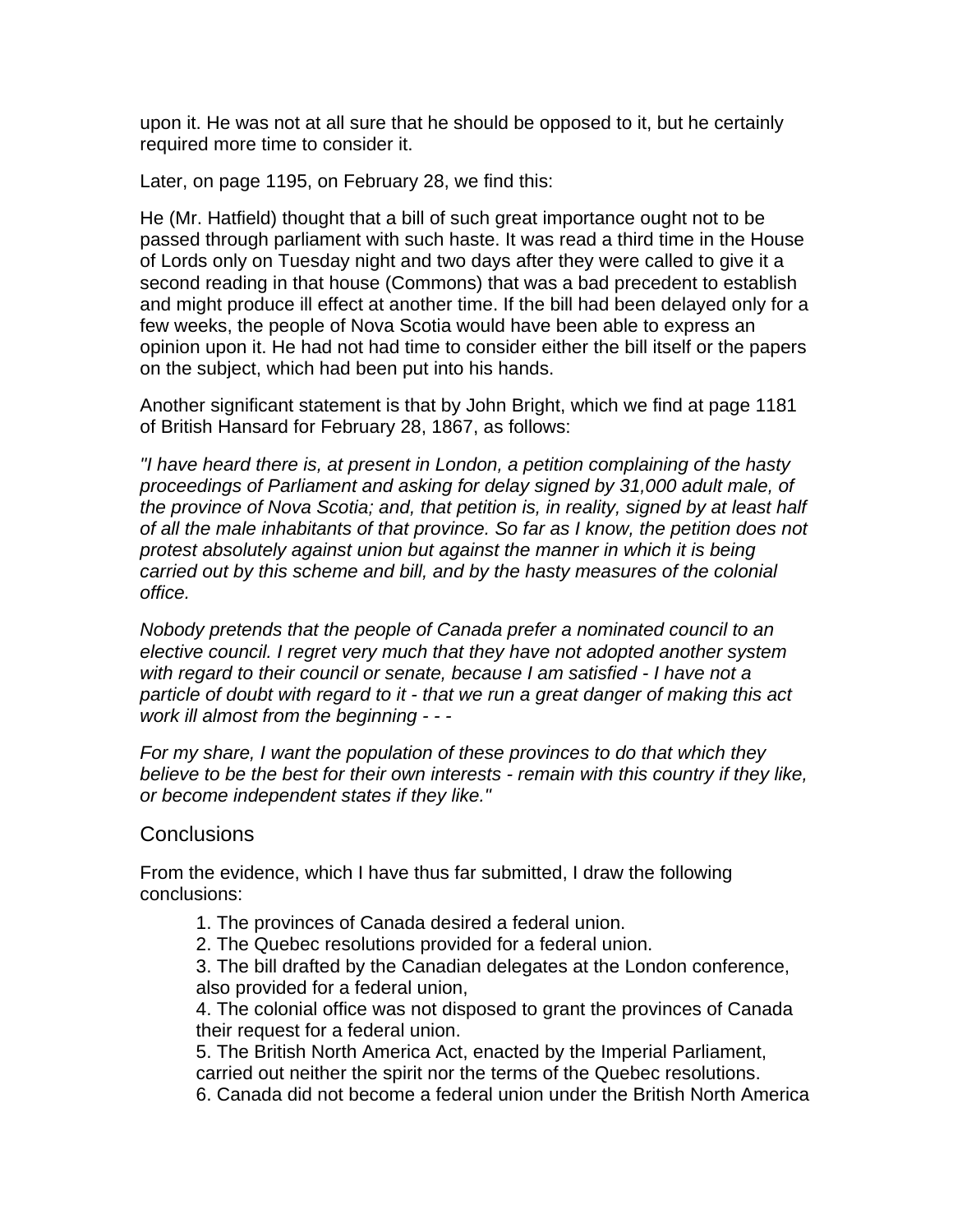Act, but rather a united colony. The privilege of federating, therefore, was still a future privilege.

7. The Parliament of Canada did not become the government of Canada, much less a federal government. It became merely the central legislature of a united colony, a legislative body whose only power was that of aiding and advising the Governor General as agent of the Imperial Parliament. 8. The British North America Act, as enacted by the Imperial Parliament, was not a constitution, but merely an Act of the Imperial Parliament, which united four colonies in Canada into one colony with the supreme authority still remaining in the hands of the British government.

### Further Evidence

As further evidence that the British North America Act was not a constitution, and that Canada did not become a federal union, I refer to the definition of the term "dominion" which is to be found in section 18, paragraph 3 of the Interpretation Act of 1889. It reads as follows:

*"The expression 'colony' shall mean any of Her Majesty's dominions, exclusive of the British islands and of British India; and where parts of such dominions are under both a central legislature and local legislatures, all parts under the central legislature shall, for the purpose of this definition be deemed to be one colony."*

Excepting Canada, no country in the empire had a central legislature and local legislatures. Therefore, according to this definition made twenty-two years after the enactment of the British North America Act, Canada is deemed to be one colony.

To show that I am not alone in my conclusions I quote some of the statements of recognized Canadian constitutional authorities before the special committee on the British North America Act in 1935.

Doctor W. P. M. Kennedy, Professor of Law in the University of Toronto, at page 69 of the report states:

*"I think we have got to get away from the idea that the British North American Act is a contract "or treaty". I do not want to go into that, but it is true neither in history nor in law. The British North America Act is a statute, and has always been interpreted as a statute."*

Professor N. McL. Rogers, of Queen's University, at page 115 of the report states in reply to a question by Mr. Cowan:

Mr. Cowan: You do not subscribe to the belief that this was a pact or contract?

Mr. Rogers: I am thoroughly convinced it is not, either in the historical or the legal sense.

Then I would quote Doctor Beauchesne, Clerk of the House of Commons, who at page 125 states.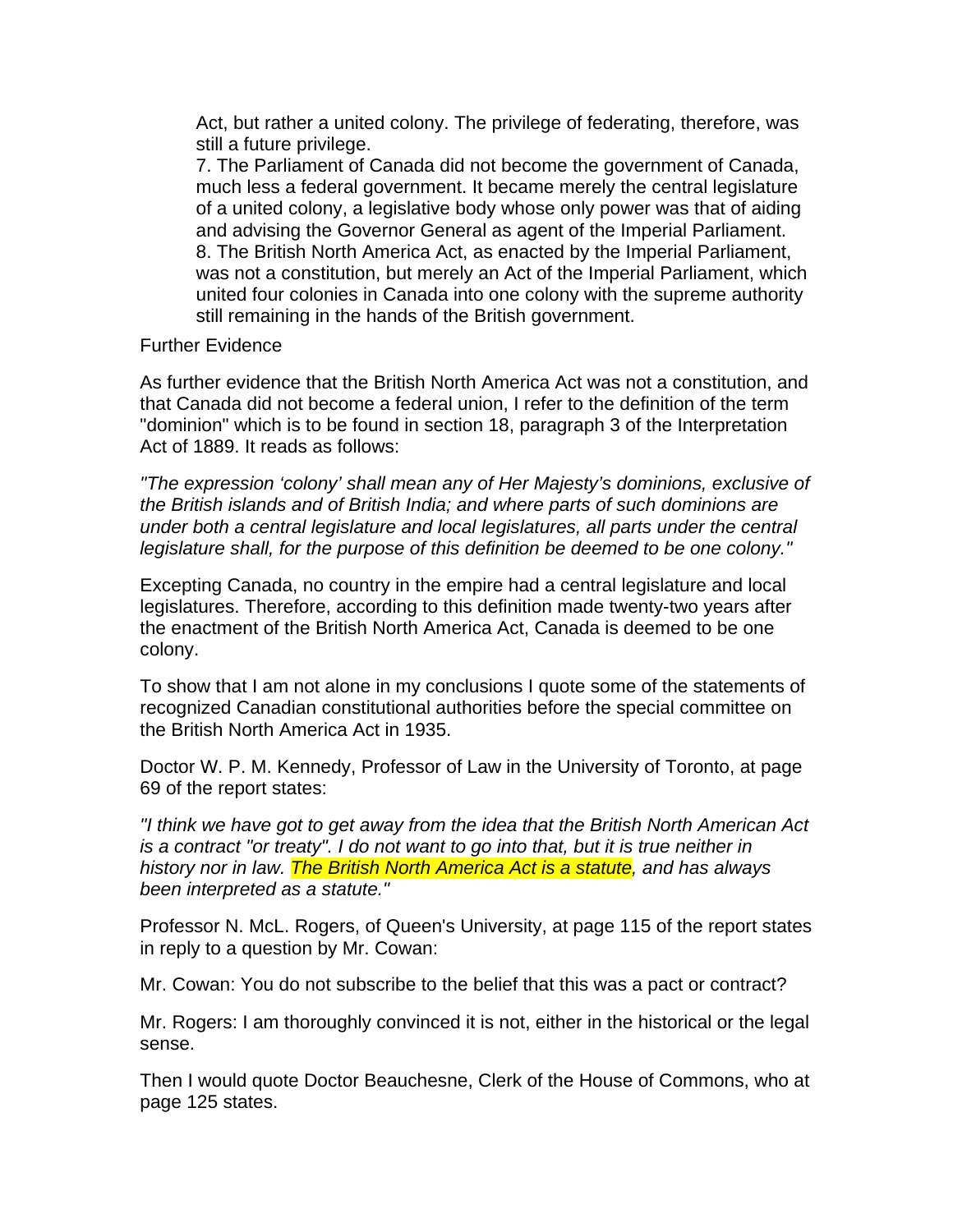*"It is quite true that if we apply to the British North America Act the principles followed in the interpretation of statutes, it is not a compact between provinces; it is an act of parliament which does not even embody all the resolutions passed in Canada and in London prior to its passage in the British Parliament where certain clauses that had not been recommended by the Canadian Provinces were added."*

The evidence which I have submitted establishes to my satisfaction that there has been at no time in Canada any agreement, pact or treaty between the provinces creating a federal union and a federal government. The privilege to federate therefore was still a future privilege for the provinces of Canada.

### **Provinces Completely Sovereign**

Since the Provinces must enjoy the condition of sovereignty and independence before they can federate, it was necessary that the British government relinquish its authority over them. This was done through the enactment of the Statute of Westminster on December 11, 1931. By section 7, paragraph 2, of this statute, the Provinces of Canada were made sovereign, free and independent in order that they might consummate the federal union which they wished to create in 1867, but were not permitted to do so.

Since December 11, 1931, the Provinces of Canada have not acted on their newly acquired status; they have not signed any agreement, they have not adopted a constitution, and the people of Canada have not ratified a constitution. Such action should have been taken immediately upon the enactment of the Statute of Westminster. It is by reason of the failure of the Provinces and of the people of Canada to take this action that all the anomalies in our present position exist. We have been trying since 1931 to govern ourselves federally, under an instrument, which was nothing more than an act of the Imperial Parliament for the purpose of governing a colonial possession.

Not only has this anomalous condition obtained since 1931, but it has done so without any reference whatsoever having been made to the Canadian people. They have not been consulted on anything pertaining to constitutional matters. Before there can be a federal union in Canada and a federal government, the Provinces of Canada must be free and independent to consummate such a union. They have been free to do so since December 11, 1931, but they have not done so.

## **Canada Without a Constitution**

I therefore pose this question: Whence does the Dominion Parliament derive its authority to govern this country? The Imperial Parliament cannot create a federal union in Canada or constitute a federal government for the people of Canada by virtue of the British North America Act or any other act. Only the people of Canada can do this, and they have not yet done so.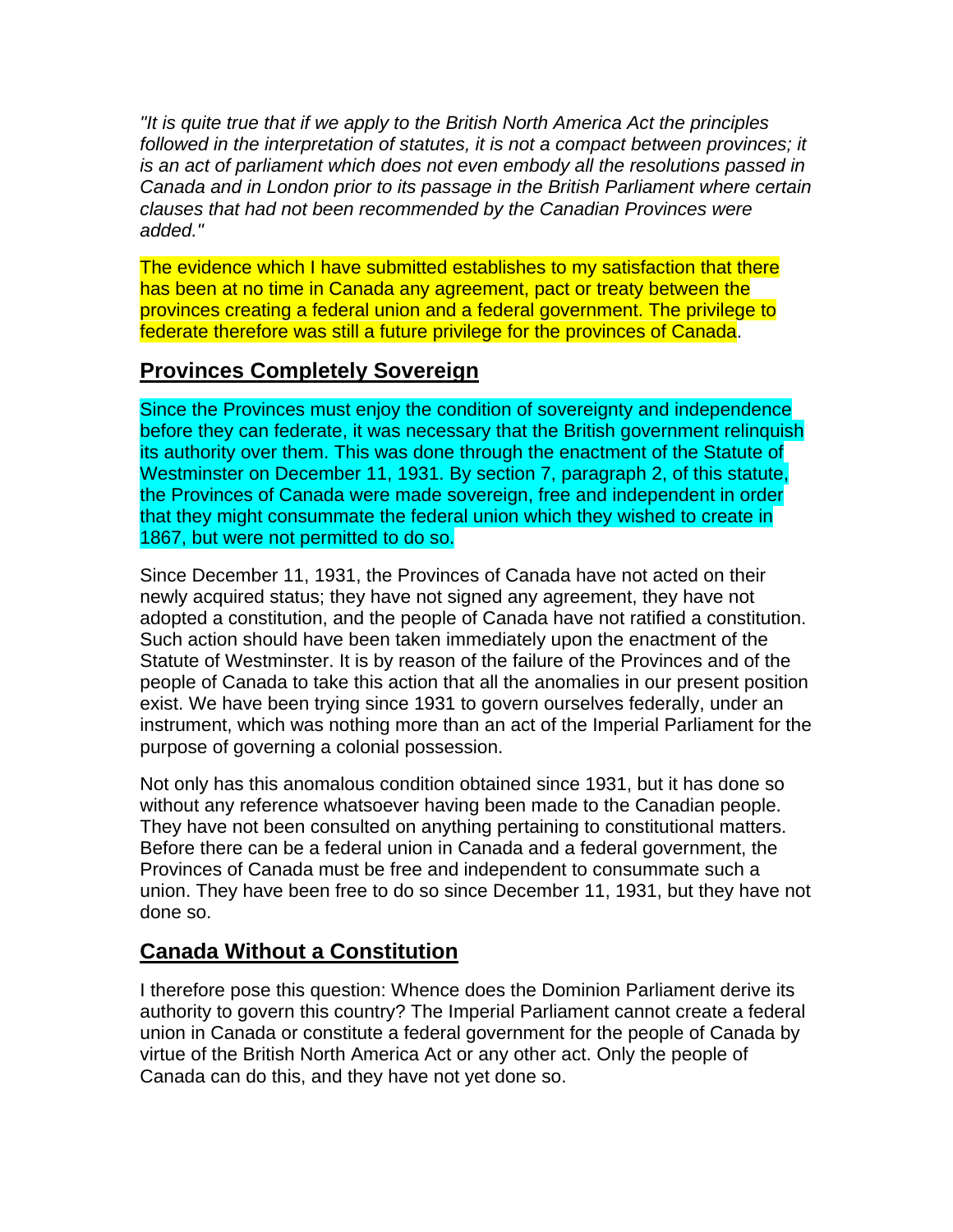Since December 11, 1931, as an individual citizen of this country I have had the right to be consulted on the matter of a constitution. I have had the right along with my fellow citizens to ratify or to refuse to ratify a constitution, but I have not been consulted in any way whatsoever. I assert therefore that until I, along with a majority of Canadians, ratify a constitution in Canada, there can be no constitution, and I challenge successful contradiction of that proposition.

Mr. POULIOT: Were you born in 1867?

Mr. KUHI: Not that I recall.

Mr. JOHNSTON: Were you?

Mr. POULIOT: No.

Mr. KUHL: Those who were in charge of Canadian affairs in 1931 were under obligation to acquaint the people of Canada with the constitutional position obtaining at the time and to prepare them so that they would be able to act upon their altered status.

Mr. JAENICKE: What about section 7 of the Statute of Westminster?

Mr. KUHL: I have already answered that. I have indicated the position of the British North America Act, and have pointed out that the people of Canada have not accepted it as a constitution.

Mr. JAENICKE: The Statute of Westminster made the provinces autonomous?

Mr. KUHL: Yes.

Mr. JAENICKE: What about section 7 of the Statute of Westminster?

Mr. KUHL: Which one?

Mr. JAENICKE: Amending the British North America Act.

Mr. KUHL: Just exactly as I have said, there can be no constitution in Canada, whether it is on the basis of the British North America Act or any other act, until the people of Canada accept it. They have not accepted it.

Mr. COLDWELL: We have been acting under the British North America Act since 1867.

Mr. KUHL. That does not alter the situation.

Mr. JAENICKE: What are you going to do about it?

### **Remedy For Condition**

Mr. KUHL: Before I resume my seat I shall indicate definitely what to do about it. The people of Canada have not acted on the altered constitutional status; hence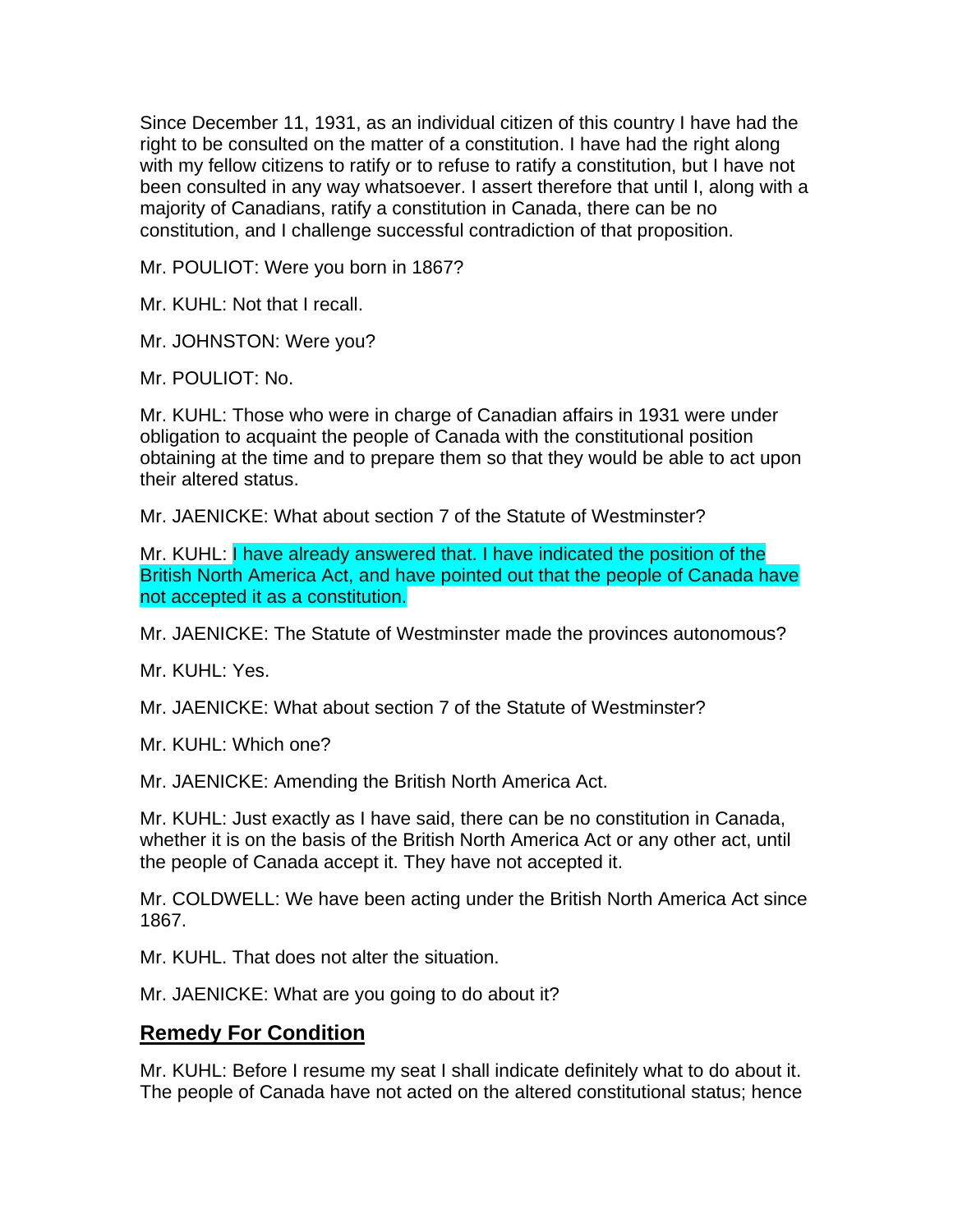the deplorable constitutional position in which we find ourselves in this country. I know of no country, which is in such shocking constitutional circumstances as Canada. As a native of this country it is most humiliating to me to be obliged to continue to accept this position, and I am determined to do my part to rectify that position.

Legally, Canada is in a state of anarchy, and has been so since December 11, 1931. All power to govern in Canada since the enactment of the Statute of Westminster has resided with the provinces of Canada, and all power legally remains there until such time as the provinces sign an agreement and ratify a constitution; whereby, they delegate such powers, as they desire upon a central government of their own creation. Since December 11, 1931, the Parliament of Canada has governed Canada on assumed power only. It is imperative that this situation be dealt with in a fundamental way. Patchwork methods will not suffice.

Obviously the first act is that the provinces of Canada shall sign an agreement authorizing the present parliament to function as a provisional government. That is number one in answer to my hon. friend. Secondly, steps must then be taken to organize and elect a constituent assembly whose purpose will be to draft a constitution which must later be agreed to by the provinces and then ratified by the people of Canada. The dominion-provincial conference is to reconvene in the near future. This would be a most appropriate time and a most appropriate occasion on which to initiate action of this kind. I trust that the delegates to this conference will not disappoint us in this matter. I shall observe with much interest what will be said in this conference on constitutional relationships in Canada.

### Proposals Endorsed

To show that I am not alone in my proposal I quote Doctor Beauchesne from the evidence of the special committee on the British North America Act in 1935. On page 126 of the evidence he is credited with saying:

*"-The Statute of Westminster has altered our status. The time has come, in my humble opinion, when the British North America Act, except as to minority rights, should he transformed and a new constitution more in conformity with present conditions should be adopted. Amendments here and there would be mere patchwork, which could not last. The people of 1935 are different from those of 1867. What we want is a new constitution. The new constitution must leave nobody with a grievance. A spirit of conciliation should predominate. For these reasons, the task must be entrusted to an independent body in which all the elements of the country will be represented. I, therefore, beg to suggest an imposing constituent assembly formed of eminent men coming from all parts of Canada. Provincial conferences, attended by a few ministers meeting behind closed doors, would hardly satisfy public opinion. The debate should be public. I want the assembly to sit in a city in the west. It would not be necessary for a delegate to be a Member of Parliament or of a provincial Legislature."*

And on page 128 Doctor Beauchesne is reported as follows: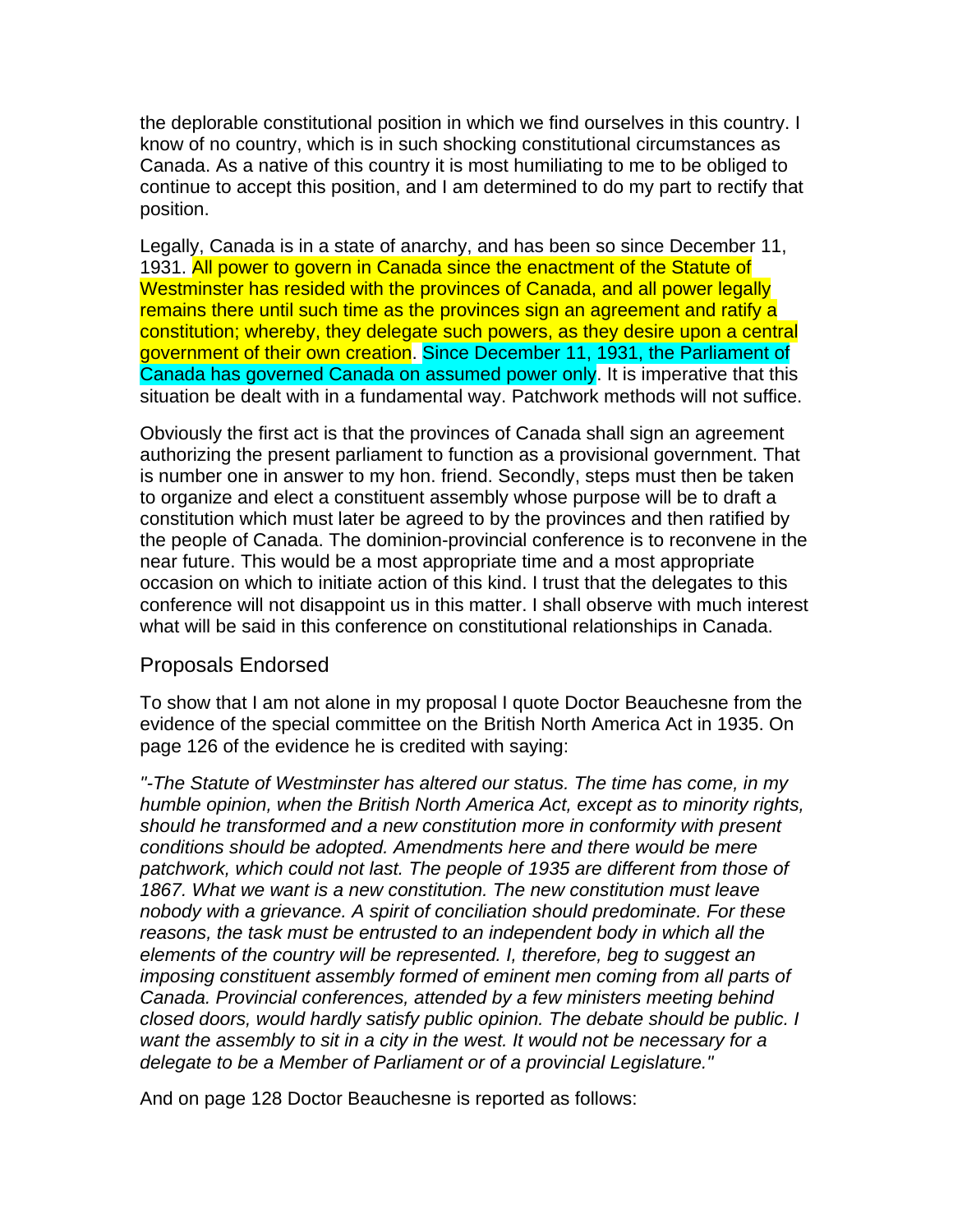*"I would suggest that the assembly do not sit in Ottawa, in order that it may not have the appearance of being dominated or even influenced by the dominion power; and as the western provinces are of such paramount importance in the country, I suggest the best city for the representatives to gather in would be Winnipeg."*

And again on page 131:

*"There have been many disputes about provincial rights since 1867 and it seems certain that when a new constitution is drawn up, the distribution of federal and provincial powers will have to be modified."*

And page 135:

*"I think the time is ripe for a change in the constitution. I do not think you would need much publicity in order to draw to the attention of the people of this country that the British North America Act is inadequate."*

And finally on page 129:

*"Whether our country should be changed from a dominion to a kingdom is also a subject which might be discussed. I would suggest that the country should be called "the federated states of Canada."*

I should also like to quote in this connection a resolution, which was adopted at a convention of Social Credit supporters and monetary-reform-minded people held in the city of Edmonton in 1942. This resolution is to be found at page 59 in the publication "Prepare Now," issued by the Bureau of Information, Legislative Building, Edmonton. It reads as follows:

"Whereas the statute of Westminster, in granting complete sovereignty and equality with Great Britain to Canada and other nations of the British Commonwealth, has changed the relative positions of the provincial and federal governments as provided in the B.N.A. Act;

and, Whereas it is desirable and expedient in the interests of national unity that an interprovincial conference of appropriate representatives of the Canadian Provinces be held for the purpose of reviewing and adjusting the constitutional relationship as between the Provinces and their central government with a view to providing effective democratic government in Canada;

Therefore be it resolved that without in any way prejudicing or jeopardizing the rights and privileges of any minority group in Canada, a comprehensive conference of representatives of the Provinces be held for the purpose of considering:

1. The existing legislative and administrative organization in the provincial and federal spheres.

2. A more expedient allocation of powers as between the provincial and federal authorities.

3. Ways and means of facilitating the drafting, the adoption and the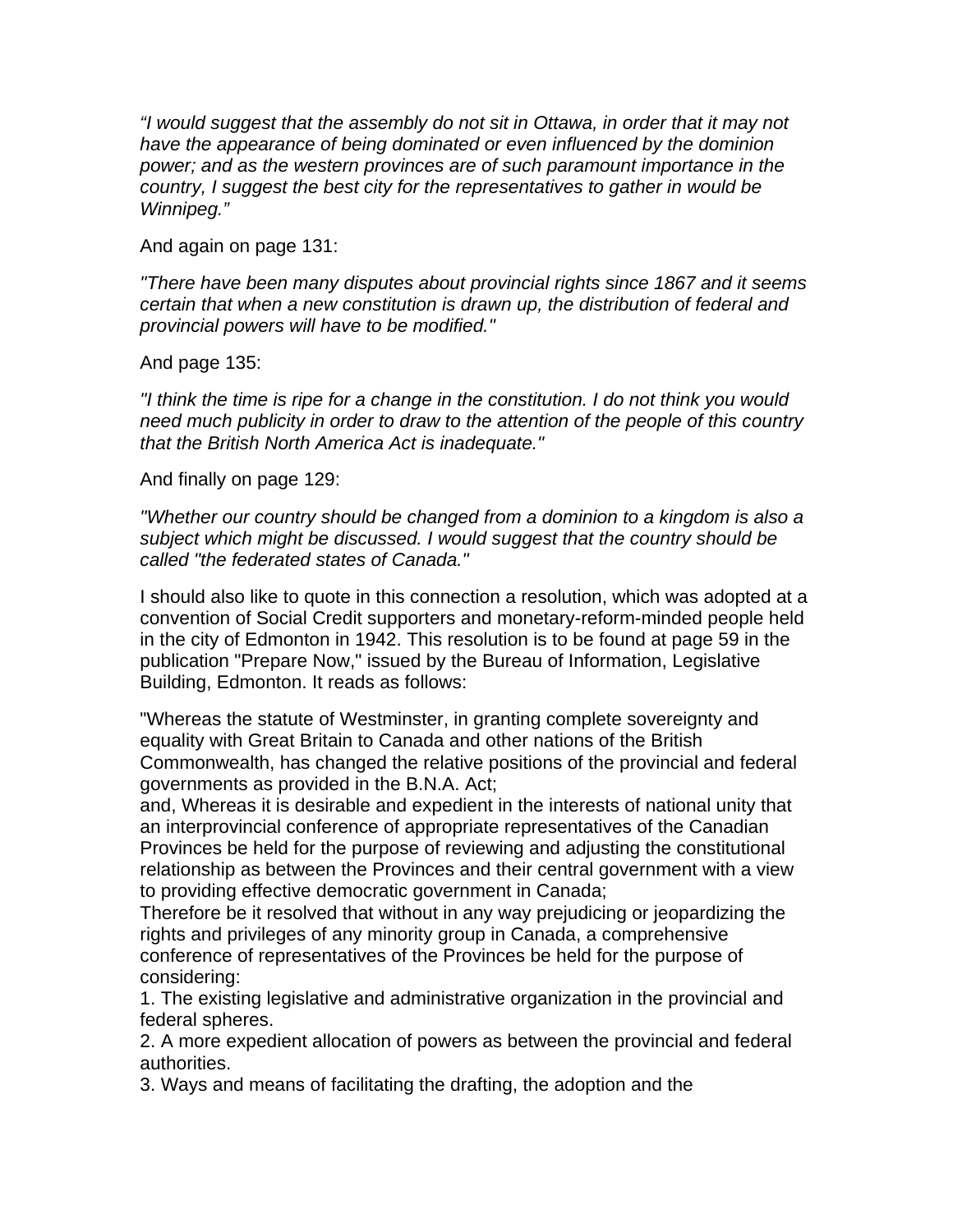implementation of a Canadian constitution in keeping with the rights granted in the Statute of Westminster.

I contend, Mr. Speaker, that such are the actions, which should be taken before it is appropriate to adopt a distinctive national flag. I submit that the adoption of a new flag of our own designing should be the crowning act to putting our constitutional house in order.

I believe that the statements, which I have placed upon the record, are historical facts. I believe that the conclusions, which I have drawn from these facts are the only ones, which can be drawn from them, and I believe, consequently, that the solution, which I have suggested, is the only one adequate for the circumstances. If hon. members of this assembly can successfully dispute either the facts which I have submitted or the conclusions which I have drawn there from, I shall be prepared to withdraw those conclusions, but if they do not do so, I believe the people of the country have a right to know what they propose to do in the circumstances.

It was my intention to move an amendment, but as one has been moved already I shall refrain from doing so until the amendment already moved has been dealt with. So far as the substance of that amendment is concerned, I repeat what I have previously indicated. I think it is premature to consider any flag, either the one suggested in the amendment or any other. There are other and more important actions to be taken before we can consider the adoption of a new flag.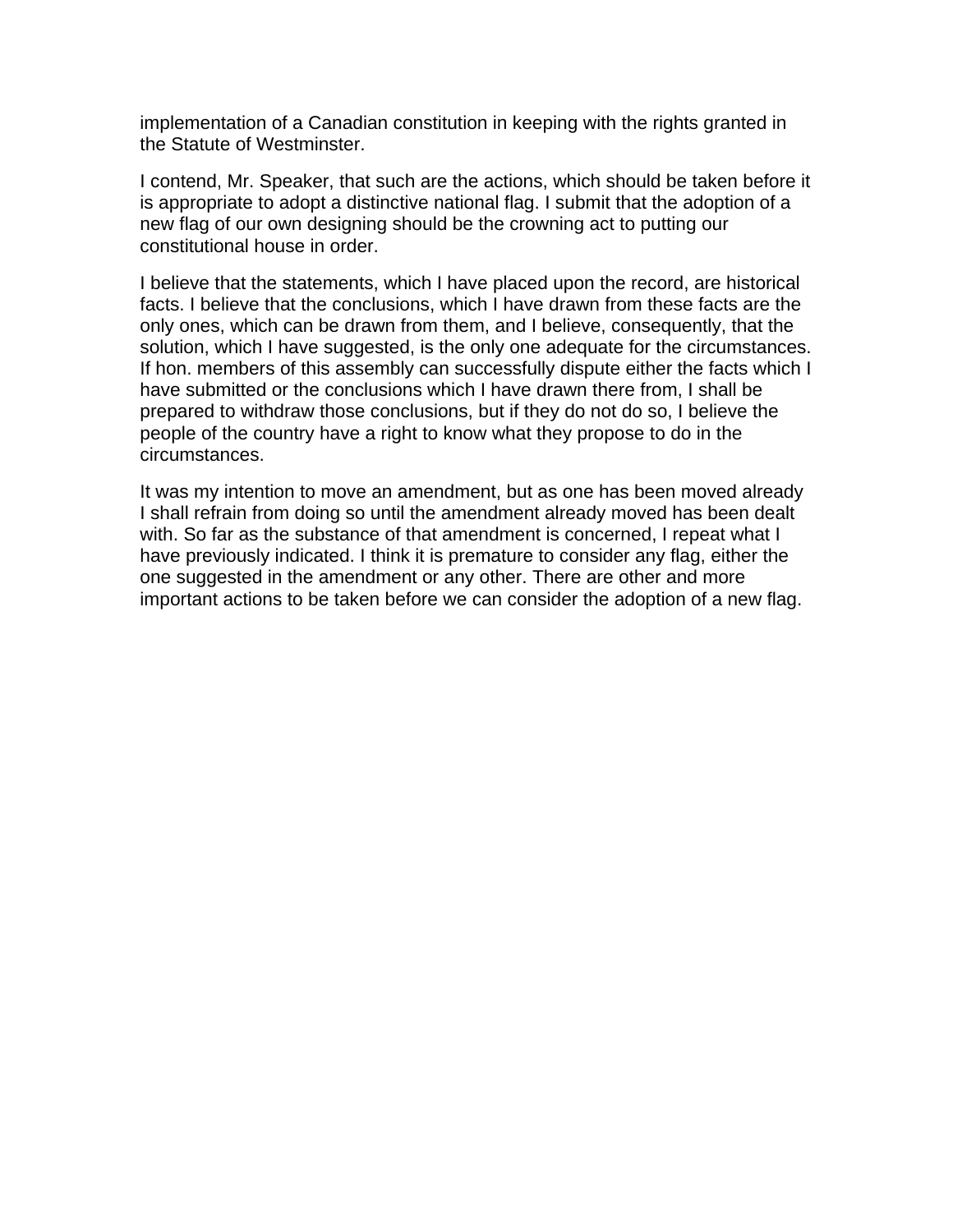#### **Statute of Westminster, 1931**

### CHAPTER 4 OF THE STATUTES OF THE UNITED KINGDOM 22 GEORGE V

### **An Act to give effect to certain resolutions passed by Imperial Conferences held in the years 1926 and 1930**

(December 11, 1931)

WHEREAS the delegates to His Majesty's Governments in the United Kingdom, the Dominion of Canada, the Commonwealth of Australia, the Dominion of New Zealand, the Union of South Africa, the Irish Free State and Newfoundland, at Imperial Conferences holden at Westminster in the years of our Lord nineteen hundred and twenty-six and nineteen hundred and thirty did concur in making the declarations and resolutions set forth in the Reports of the said Conferences: And whereas it is meet and proper to set out by way of preamble to this Act that, inasmuch as the Crown is the symbol of the free association of the members of the British Commonwealth of Nations, and as they are united by a common allegiance to the Crown, it would be in accord with the established constitutional position of all the members of the Commonwealth in relation to one another that any alteration in the law touching the Succession to the Throne or the Royal Style and Titles shall hereafter require the assent as well of the Parliaments of all the Dominions as of the Parliament of the United Kingdom:

And whereas it is in accord with the established constitutional position that no law hereafter made by the Parliament of the United Kingdom shall extend to any of the said Dominions as part of the law of that Dominion otherwise than at the request and with the consent of that Dominion:

And whereas it is necessary for the ratifying, confirming and establishing of certain of the said declarations and resolutions of the said Conferences that a law be made and enacted in due form by authority of the Parliament of the United Kingdom:

And whereas the Dominion of Canada, the Commonwealth of Australia, the Dominion of New Zealand, the Union of South Africa, the Irish Free State and Newfoundland have severally requested and consented to the submission of a measure to the Parliament of the United Kingdom for making such provision with regard to the matters aforesaid as is hereafter in this Act contained:

NOW, THEREFORE, BE IT ENACTED by the King's Most Excellent Majesty, by and with the advice and consent of the Lords Spiritual and Temporal, and Commons, in this present Parliament assembled, and by the authority of the same, as follows:--

**1.** In this Act the expression "Dominion" means any of the following Dominions, that is to say, the Dominion of Canada, the Commonwealth of Australia, the Dominion of New Zealand, the Union of South Africa, the Irish Free State and Newfoundland.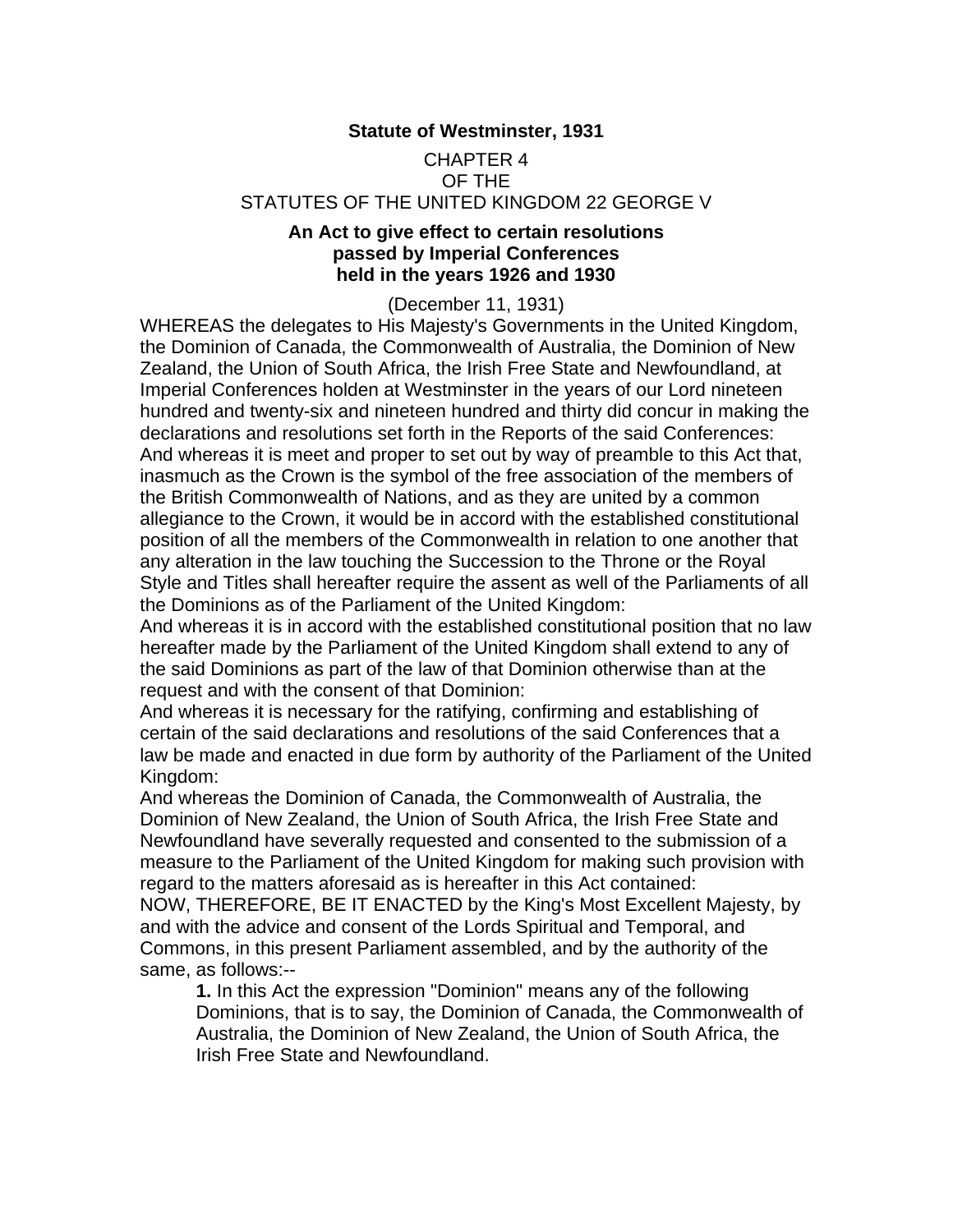**2. (1)** The *Colonial Laws Validity Act, 1865*, shall not apply to any law made after the commencement of this Act by the Parliament of a Dominion.

**(2)** No law and no provision of any law made after the commencement of this Act by the Parliament of a Dominion shall be void or inoperative on the ground that it is repugnant to the law of England, or to the provisions of any existing or future Act of Parliament of the United Kingdom, or to any order, rule, or regulation made under any such Act, and the powers of the Parliament of a Dominion shall include the power to repeal or amend any such Act, order, rule or regulation in so far as the same is part of the law of the Dominion.

**3.** It is hereby declared and enacted that the Parliament of a Dominion has full power to make laws having extra-territorial operation.

**4.** No Act of Parliament of the United Kingdom passed after the commencement of this Act shall extend or be deemed to extend, to a Dominion as part of the law of that Dominion, unless it is expressly declared in that Act that that Dominion has requested, and consented to, the enactment thereof.

**5.** Without prejudice to the generality of the foregoing provisions of this Act, section seven hundred and thirty-five and seven hundred and thirtysix of the *Merchant Shipping Act, 1894*, shall be construed as though reference therein to the Legislature of a British possession did not include reference to the Parliament of a Dominion.

**6.** Without prejudice to the generality of the foregoing provisions of this Act, section four of the *Colonial Courts of Admiralty Act, 1890* (which requires certain laws to be reserved for the signification of His Majesty's pleasure or to contain a suspending clause), and so much of section seven of that Act as requires the approval of His Majesty in Council to any rules of Court for regulating the practice and procedure of a Colonial Court of Admiralty, shall cease to have effect in any Dominion as from the commencement of this Act.

**7. (1)** Nothing in this Act shall be deemed to apply to the repeal, amendment or alteration of the *British North America Acts, 1867 to 1930*, or any order, rule or regulation made thereunder.

**(2)** The provisions of section two of this Act shall extend to laws made by any of the Provinces of Canada and to the powers of the legislatures of such Provinces.

**(3)** The powers conferred by this Act upon the Parliament of Canada or upon the legislatures of the Provinces shall be restricted to the enactment of laws in relation to matters within the competence of the Parliament of Canada or of any of the legislatures of the Provinces respectively.

**8.** Nothing in this Act shall be deemed to confer any power to repeal or alter the Constitution or the Constitution Act of the Commonwealth of Australia or the Constitution Act of the Dominion of New Zealand otherwise than in accordance with the law existing before the commencement of this Act.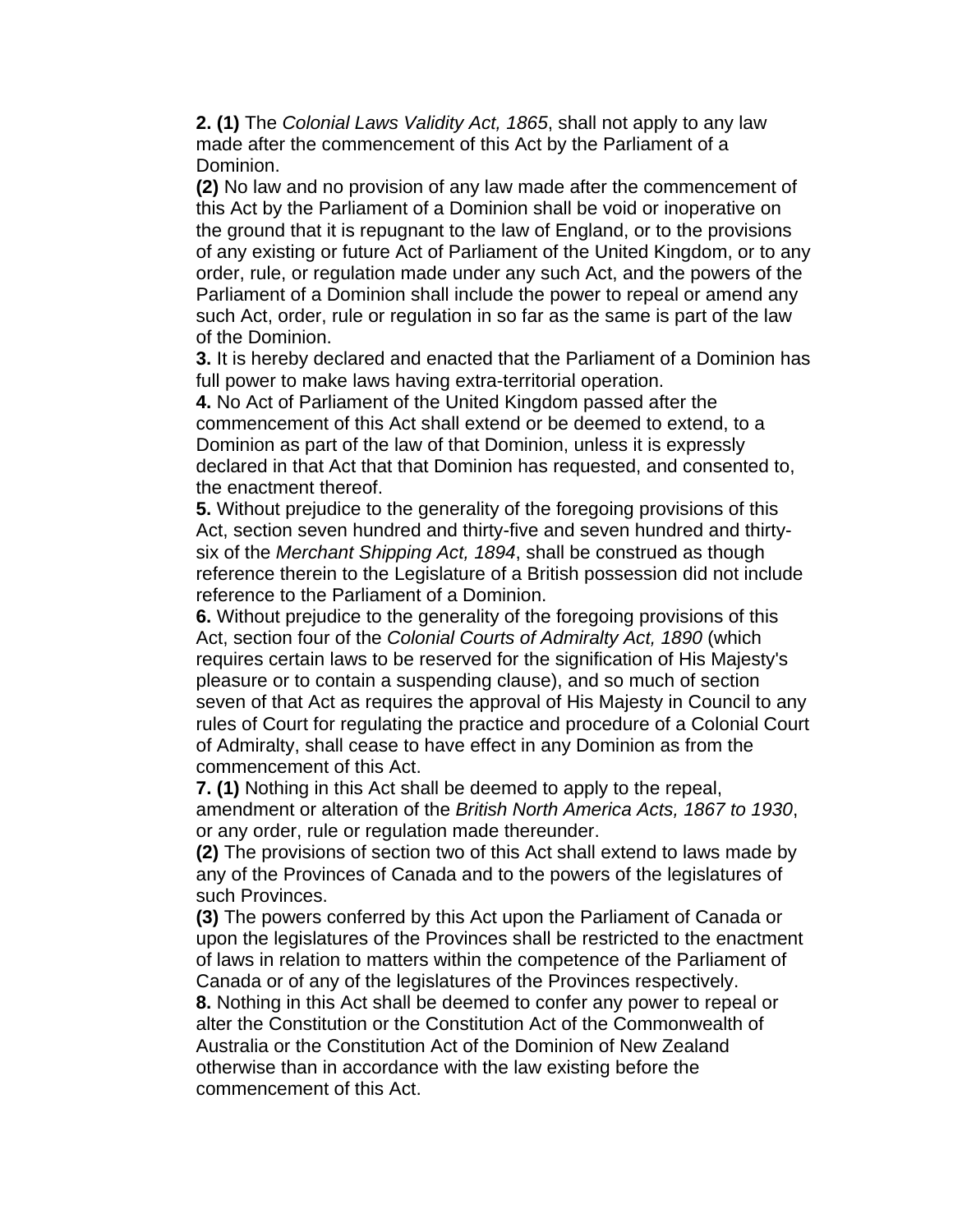**9. (1)** Nothing in this Act shall be deemed to authorize the Parliament of the Commonwealth of Australia to make laws on any matter within the authority of the States of Australia, not being a matter within the authority of the Parliament or Government of the Commonwealth of Australia. **(2)** Nothing in this Act shall be deemed to require the concurrence of the Parliament or Government of the Commonwealth of Australia, in any law made by the Parliament of the United Kingdom with respect to any matter within the authority of the States of Australia, not being a matter within the authority of the Parliament or Government of the Commonwealth of Australia, in any case where it would have been in accordance with the constitutional practice existing before the commencement of this Act that the Parliament of the United Kingdom should make that law without such concurrence.

**(3)** In the application of this Act to the Commonwealth of Australia the request and consent referred to in section four shall mean the request and consent of the Parliament and government of the Commonwealth. **10. (1)** None of the following sections of this Act, that is to say, sections two, three, four, five, and six, shall extend to a Dominion to which this section applies as part of the law of that Dominion unless that section is adopted by the Parliament of the Dominion, and any Act of that Parliament adopting any section of this Act may provide that the adoption shall have effect either from the commencement of this Act or from such later date as is specified in the adopting Act.

**(2)** The Parliament of any such Dominion as aforesaid may at any time revoke the adoption of any section referred to in sub-section (1) of this section.

**(3)** The Dominions to which this section applies are the Commonwealth of Australia, the Dominion of New Zealand, and Newfoundland.

**11.** Notwithstanding anything in the *Interpretation Act, 1889*, the expression "Colony" shall not, in any Act of the Parliament of the United Kingdom passed after the commencement of this Act, include a Dominion or any Province or State forming part of a Dominion.

**12.** This Act may be cited as the *Statute of Westminster, 1931*.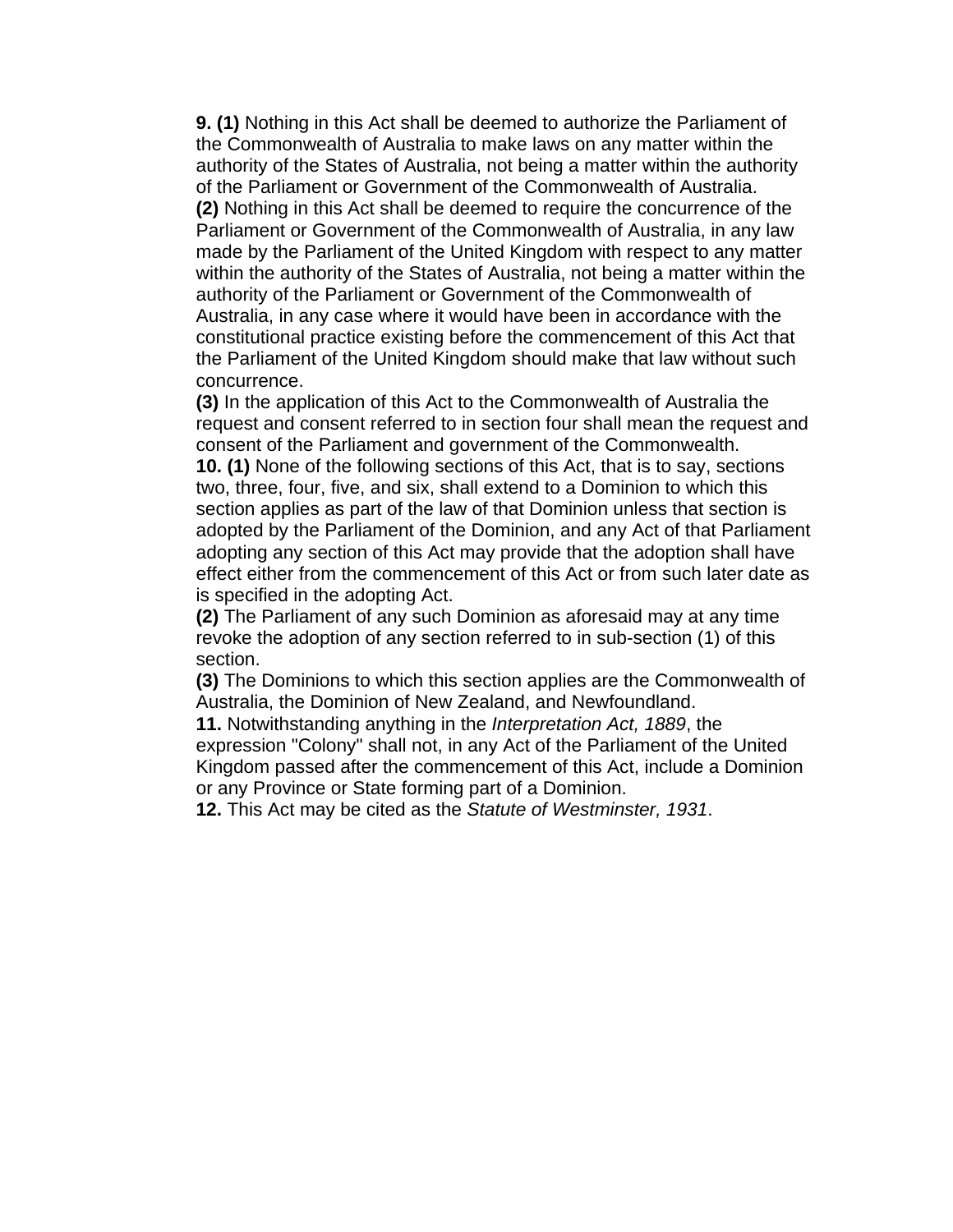# **Explanation of the**

# **Statute of Westminster**

By Walter Kuhl

The Parliament of a Dominion in Section 2 does not refer to the legislative body sitting in Ottawa on December 10, 1931. The legislative body sitting in Ottawa the day before the Statute of Westminster was passed, according to the Interpretations Act of 1889, Sec. 18, Par. 3, was the Central Legislature of a United Colony, whose only function and authority was to aid and advise the Governor General as the agent of the British Government.

Section 2 does not validate the Central Legislature of a United Colony as the Federal parliament of a Federal Union. A Federal Union in Canada can be created only by completely independent and autonomous provinces, which section 7 (2) provides for.

As a consequence of Section 11, the term, Dominion, can now be applied to a Federal Union, and the term, the Parliament of a Dominion can now be applied to a Federal Parliament and not be inconsistent insofar as a definition is concerned. However, the British Government can no more convert the Central Legislature of a United Colony into the Federal Parliament of a Federal Union, by changing definitions, than it can turn water into wine.

The only validity, which the B.N.A. Act has since December 11, 1931, is as a guide to the creation of a Federal Union, which only the provinces can bring about. The provinces of Canada are free to use it as a guide in the creation of a Federal constitution, or they may reject it completely in favour of a constitution of their own making.

As an analogy, it might be said that the relationship into which the original provinces entered under the B.N.A. Act was a sort of shotgun marriage; they were forced into a United Colony against their will. The Statute of Westminster gave the provinces their independence so that they could consummate a voluntary marriage, but they have not yet done so. Ever since December 11, 1931, the provinces have been living common-law with Ottawa and have the right to terminate this arrangement at any time they wish.

> **PERTINENT CLAUSES FROM THE STATUTE OF WESTMINSTER AND OTHER STATUTES**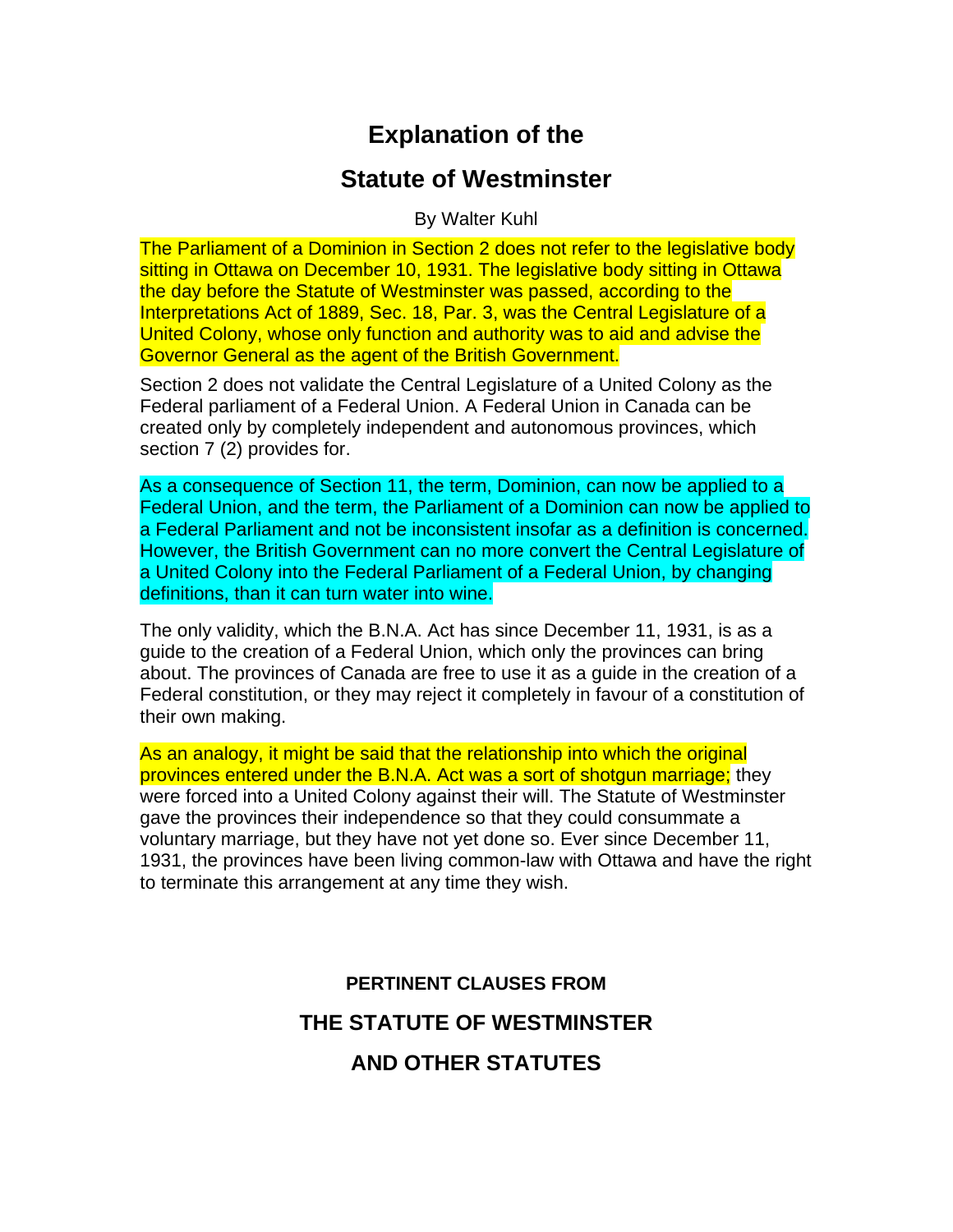2. (1) The Colonial Laws Validity Act. 1865, shall not apply to any law made after the commencement of this Act by the Parliament of a Dominion.

(2) No law and no provision of any law made after the commencement of this Act by the Parliament of a Dominion shall be void or inoperative on the ground that it is repugnant to the law of England, or to the provisions of any existing or future Act of Parliament of the United Kingdom, or to any order, rule or regulation made under any such Act, and the powers of the Parliament of a Dominion shall include the power to repeal or amend any such Act, order, rule or regulation in so far as the same is part of the law of the Dominion.

4. No Act of Parliament of the United Kingdom passed after the commencement of this Act shall extend or be deemed to extend, to a Dominion as part of the law of that Dominion, unless it is expressly declared in that Act that that Dominion has requested, and consented to, the enactment thereof.

7. (1) Nothing in this Act shall be deemed to apply to the repeal, amendment or alteration of the British North America Act, 1867 to 1930, or any order, rule or regulation made there under.

(2) The provisions of section two of this Act shall extend to laws made by any of the Provinces of Canada and to the powers of the legislatures of such Provinces.

(3) The powers conferred by this Act upon the Parliament of Canada or upon the legislatures of the Provinces shall be restricted to the enactment of laws in relation to matters within the competence of the Parliament of Canada or of any of the legislatures of the Provinces respectively.

11. Notwithstanding anything in the Interpretation Act, 1889, the expression "Colony" shall not, in any Act of the Parliament of the United Kingdom passed after the commencement of this Act, include a Dominion or any Province or State forming part of a Dominion.

# **THE INTERPRETATIONS ACT, 1889**

Sec. 18, Par. 3, - The expression "Colony" shall mean any of Her Majesty's Dominions exclusive of the British Islands and British India, and where parts of such Dominions are under both a Central Legislature and Local Legislature for the purposes of this definition shall be deemed to be one Colony.

# **THE COLONIAL LAWS VALIDITY ACT, JUNE 29th, 1865**

Sec. 6, - Any proclamation purported to be published by the authority of the Governor, circulating in any newspaper in the Colonies, signifying Her Majesty's assent to any Colonial law or Her Majesty's disallowance of any such reserved bill as aforesaid, shall be prima facie evidence of such disallowance or assent.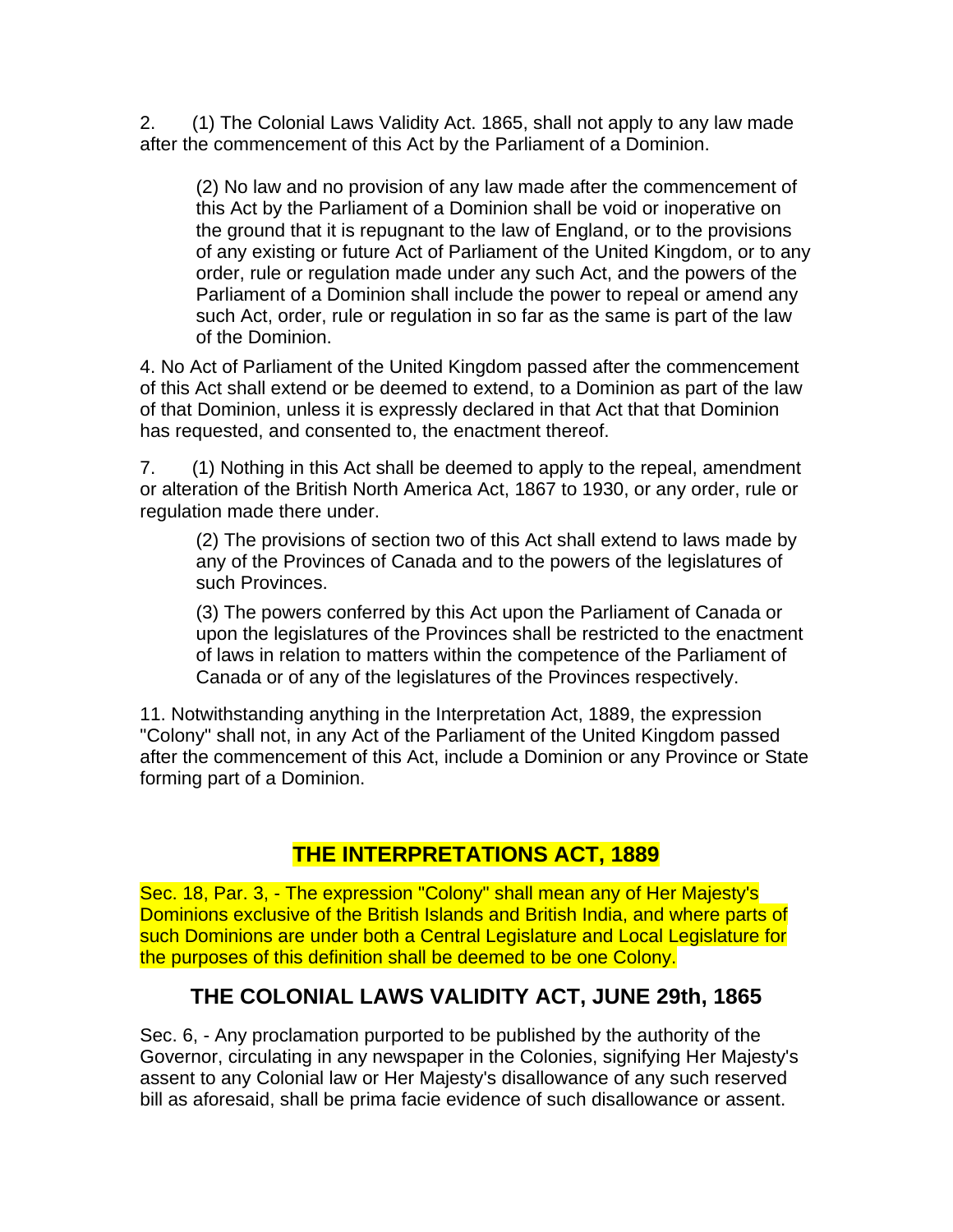**Spruce Grove, Alta., R.R. I, November 23rd, 1976.**

**The Hon. Rene Levesque, Premier-elect, Province of Quebec, Quebec, P.Q.**

**Dear Mr. Levesque:**

**Congratulations on your magnificent personal victory and that of your Parti Quebecois in the recent Quebec election.**

**As a student of Canadian constitutional history and of Canadian constitutional problems for some 40 years, I am tremendously interested in the constitutional implications of your recent political victory.**

**For 14 years, from 1935 to 1949, it was my privilege to serve as a member of the House of Commons, from the province of Alberta. The withholding of assent to some Alberta legislation in those years by the Lieutenant-Governor and the disallowance of other Alberta legislation by the people at Ottawa, set me to investigating how these things could be. I was assisted in my studies by R. Rogers Smith, who was personally acquainted with a onetime private secretary to John A. MacDonaId at the time when the B.N.A. Act was being enacted. Through this source I have become acquainted with much information concerning the history of the B.N.A. Act which is not to be found in text books.**

**All this information has led me to the conclusion that the existing constitutional circumstances are shocking to the point of unbelief. However, in my considered opinion, after 40 years of intensive study, these existing constitutional circumstances are of such a nature that they can be of extreme advantage to you in governing your province.**

**I am enclosing copies of some of the addresses which I delivered in the House of Commons on the subject, as well as copies of a pamphlet by Mr. Smith, dealing with the same subject. If you have not already been made acquainted with this material, I trust it will prove enlightening and helpful to you in the constitutional considerations in which you obviously are going to become involved.**

**Although the enclosed material should give you a clear outline of what I conceive to be your present standing constitutionally as a province, I would like to give you a brief summary of what I believe to be your present position.**

**So far as separation. is concerned, rather than it being necessary to seek separation rights through a referendum, THE PROVINCE OF QUEBEC IS ALREADY COMPLETELY CONSTITUTIONALLY SEPARATED FROM THE**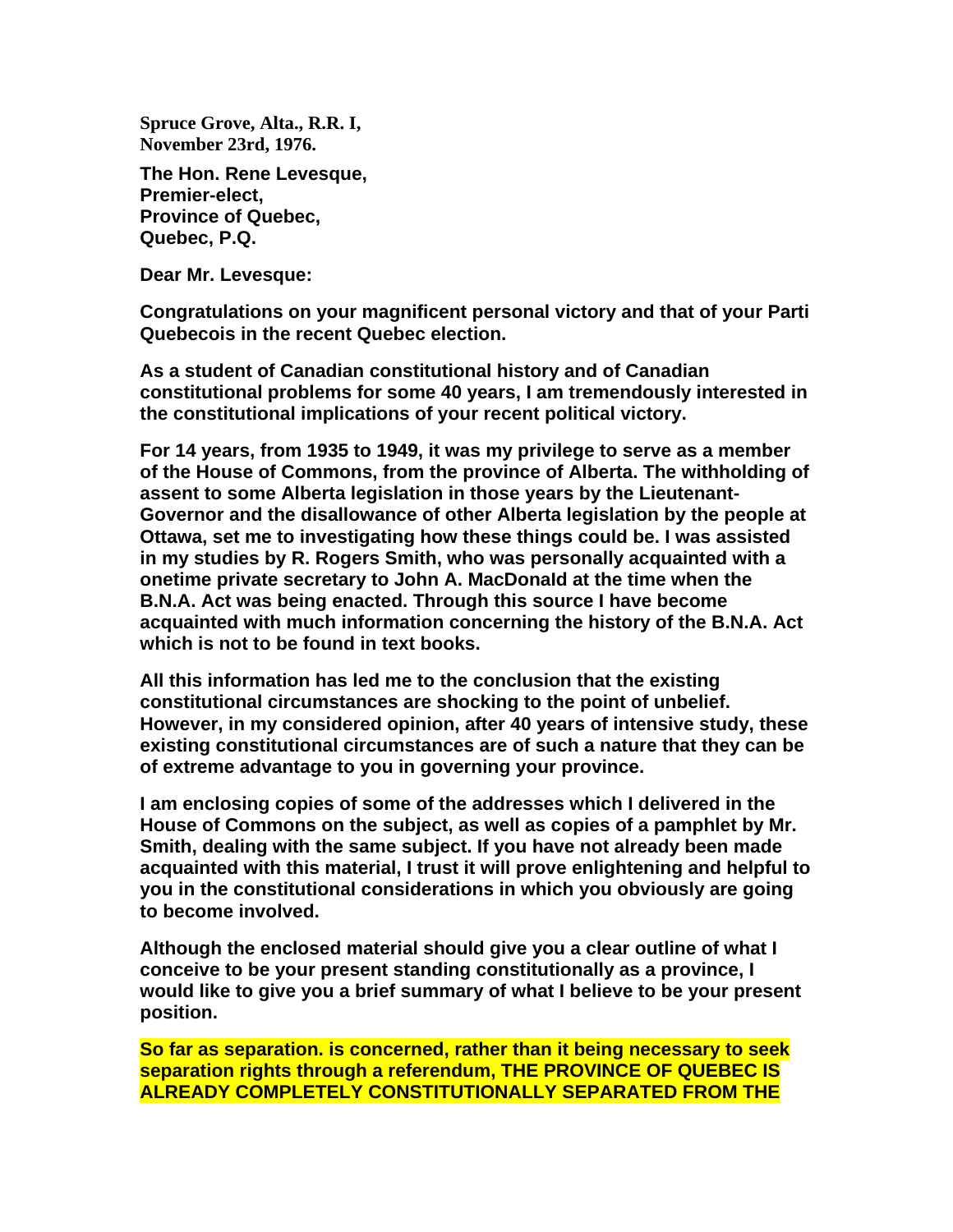**REST OF CANADA ! ! ! ! This is equally true of every other province in Canada and has been so since December 11, 1931, through the Statute of Westminster.**

#### **HOW CAN YOU BE DIVORCED IF YOU HAVE NEVER BEEN MARRIED?**

**In other words, ever since the enactment of the Statute of Westminster in 1931, by the British Government, each of the provinces of Canada has been a completely sovereign and independent state, and because the provinces have signed nothing since then constituting a Federal Union and a Federal Government, and because no such treaty has been ratified by the people of Canada, the provinces still enjoy the status of sovereignty and are privileged to use it in any way they see fit.**

**As you will observe from the enclosed addresses, I quote eminent Canadian constitutional authorities as suggesting that the only and logical solution to the existing constitutional circumstances is the drafting and the adoption of a proper federal constitution in which the provinces can reserve for themselves any and all powers necessary to enable them to govern their provinces successfully.**

**I am sure you can appreciate that if this were done, you could solve your economic and other problems in Quebec without resorting to separation. I feel sure that having the ability to solve your problems and still remain constitutionally part of the country of Canada, would be much more satisfactory to your supporters as well as to others within your province.**

**The following is a summary of the reasons for the things I have just stated:**

**1. At the time of Confederation movement in Canada, the Provinces of Canada, Nova Scotia and New Brunswick desired to form a Federal Union.**

**2. The Quebec Resolutions of 1864 provided for a Federal Union.**

**3. The Bill drafted by the Canadian delegates at the London Conference in 1866 also provided for a Federal Union.**

**4. The Colonial Office of the Imperial Parliament was not disposed to grant the Provinces of Canada their request for a Federal Union.**

**5. The British North America Act enacted by the Imperial Parliament carried out neither the spirit nor the terms of the Quebec Resolutions.**

**6. Canada did not become a Federal Union or a Confederation under the British North America Act, but rather a United Colony. The privilege of federation, therefore, was still a future privilege for the provinces of Canada.**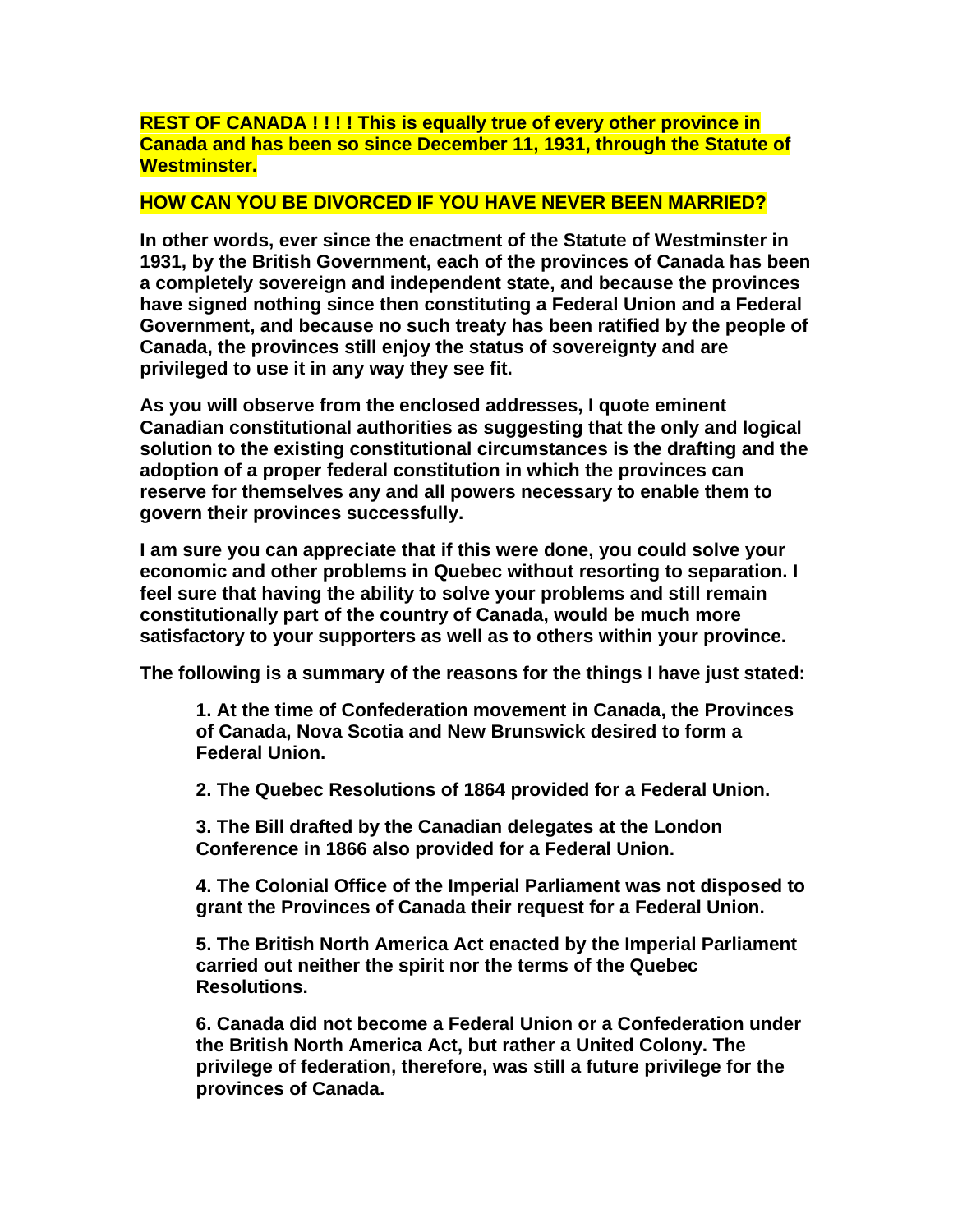**7. The Parliament of Canada did not become the government of Canada, much less a federal government; it became merely the central legislature of a United Colony, a legislative body whose only power was that of aiding and advising the Governor-General as agent of the Imperial Parliament.**

**8. The British North America Act, as enacted by the Imperial Parliament, was not a constitution but merely an act of the Imperial Parliament, which united four colonies in Canada into one colony, with the supreme authority still remaining in the hands of the British government.**

**9. The privilege of federating became realizable for the provinces of Canada, only through the enactment of the Statute of Westminster on December 11, 1931. Through this statute, the Imperial Parliament relinquished to the people of Canada their sovereign rights, and through them to their Provincial governments as their most direct agents.**

**10. Since December 11, 1931, the Provinces of Canada have not acted on their newly acquired status in the forming of a Federal Union, nor have the people of Canada ratified a constitution. Therefore, the original proposition, namely: that all power to govern in Canada resides at the moment, with the Provinces of Canada; and, that all power legally remains there until such time as the Provinces sign an agreement and ratify a constitution whereby they may delegate such powers as they wish to a central government of their own creation. In the meantime, Canada exists as ten political units without a political superior.**

**Should you consider that there is merit in the information, which I have given you, I would be very happy to meet with you personally to discuss in greater depth the implications of the unprecedented constitutional circumstances prevailing in Canada.**

**Yours for a better Canada,**

**Walter F. Kuhl [Member of Parliament for Jasper-Edson, 1935-1949]**